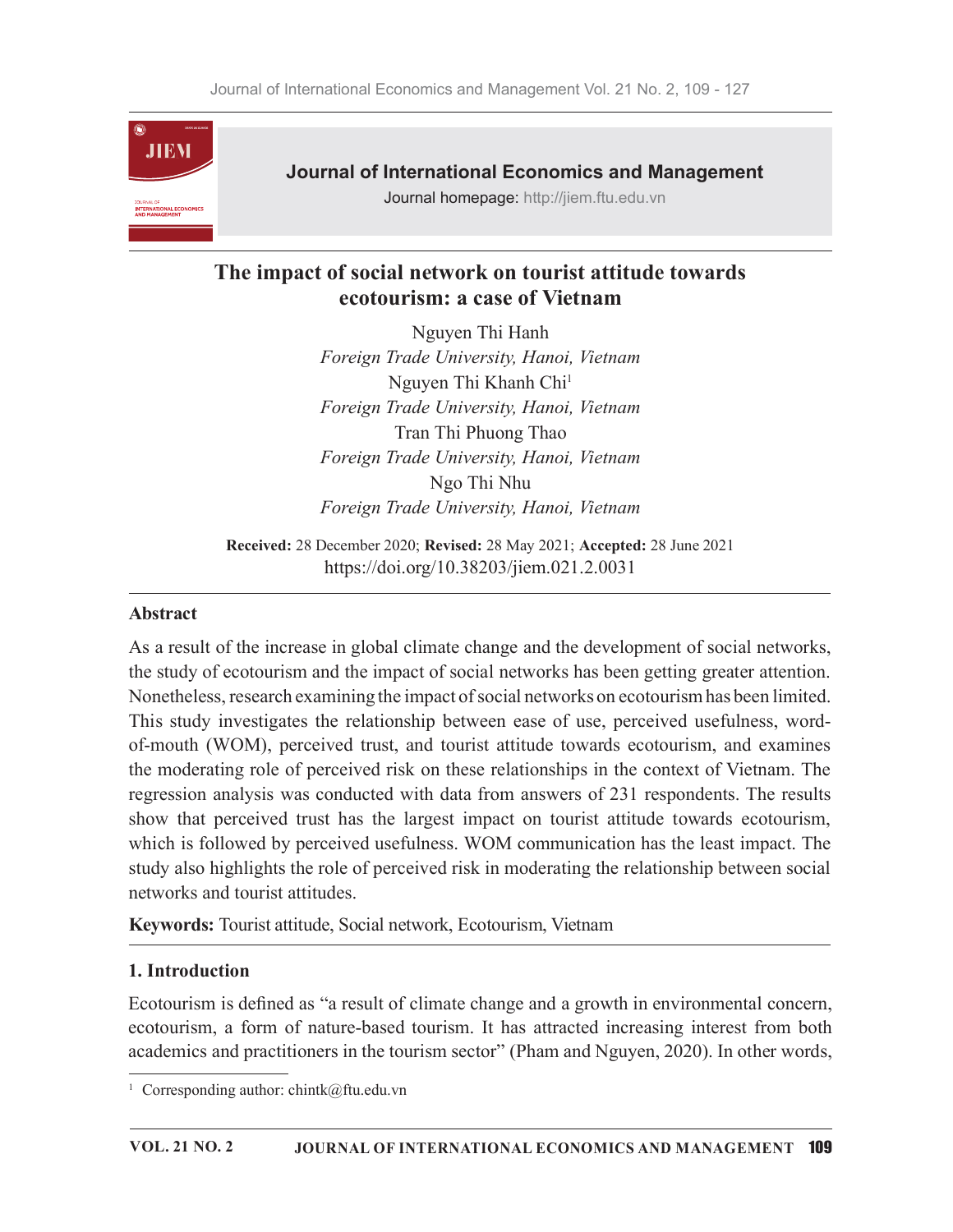ecotourism is the type of tourism that is based on natural resources such as wildlife, scenic areas, caves, and other naturally undisturbed areas (Bjork, 2000). Nevertheless, tourism has been changed by information technology and tourist behaviors (Xiang et al., 2015). Hence, ecotourism providers and marketers are concerned about these changes.

The development of technology and the growing interest in social networks force the tourism industry to look back on the way of marketing its services (Navío-Marco et al., 2018). The internet has become an intermediary means between tourists and tourism providers (Buhalis and Law, 2008). Social networks offer tourism a tool for delivering information about destination images. Therefore, social networks become the key selection in eco-destination by interactivity, good quality visualization, instant messaging, and searching tools (Kwon and Wen, 2010). There are a few pieces of research on the impact of social networks on tourism in general. For example, Pantano  $(2011)$  finds that travelers tend to use graphically designed websites and tools in choosing destinations. Kasavana et al. (2010) find that Italian travelers prefer to use social networks in choosing tourism services. Nonetheless, despite the importance of social networks on ecotourism development, there is little attention on studying the use of social networks on ecotourism and tourist behavior towards ecotourism.

Tourism in Vietnam has been accelerated since 1986 with the country's reform policy named "Doi Moi" (Nguyen and Le, 2020). It was estimated that the growth of the Vietnamese tourism industry has been the highest among Southeast Asian countries since the emergence of the Covid-19 (Lee, 2021). Moreover, there is great potential for developing ecotourism together with the increase in using social networks among Vietnamese youngsters. Therefore, Vietnam provides a unique context for investigating the impact of social networks on developing ecotourism. Understanding how social networks affect tourist attitudes towards ecotourism is important for ecotourism development. use of social networks on ecotourism and tourist behavior towards ecotourism.<br>Tourism in Vietnam has been accelerated since 1986 with the growth of the Vietnamese<br>particular in Tourism in Mustry hay been the highest among

The purpose of this paper is, thus, to investigate the effects of social networks on ecotourism in the context of Vietnam. The analysis framework of this study is adopted from the technology acceptance model (TAM) to examine the impact of social networks on tourist attitudes towards ecotourism. The multivariate analysis was conducted with data from answers of 231 respondents.

communication on tourist attitude. Further, this study also highlights the negative moderating influence of perceived risk in reducing the positive impact of social networks on tourist attitudes. Last but not least, this study offers meaningful implications for practice. Marketing strategies on social network is necessary for developing destination image and ecotourism brand. Ecotourism providers should pay attention to reducing risks on the social network to create the users' trust and improve the networks' usefulness.

The remaining of this paper is structured as follows. Section 2 presents the literature review about the TAM and the influence of the factors of social networks on tourist attitude. Section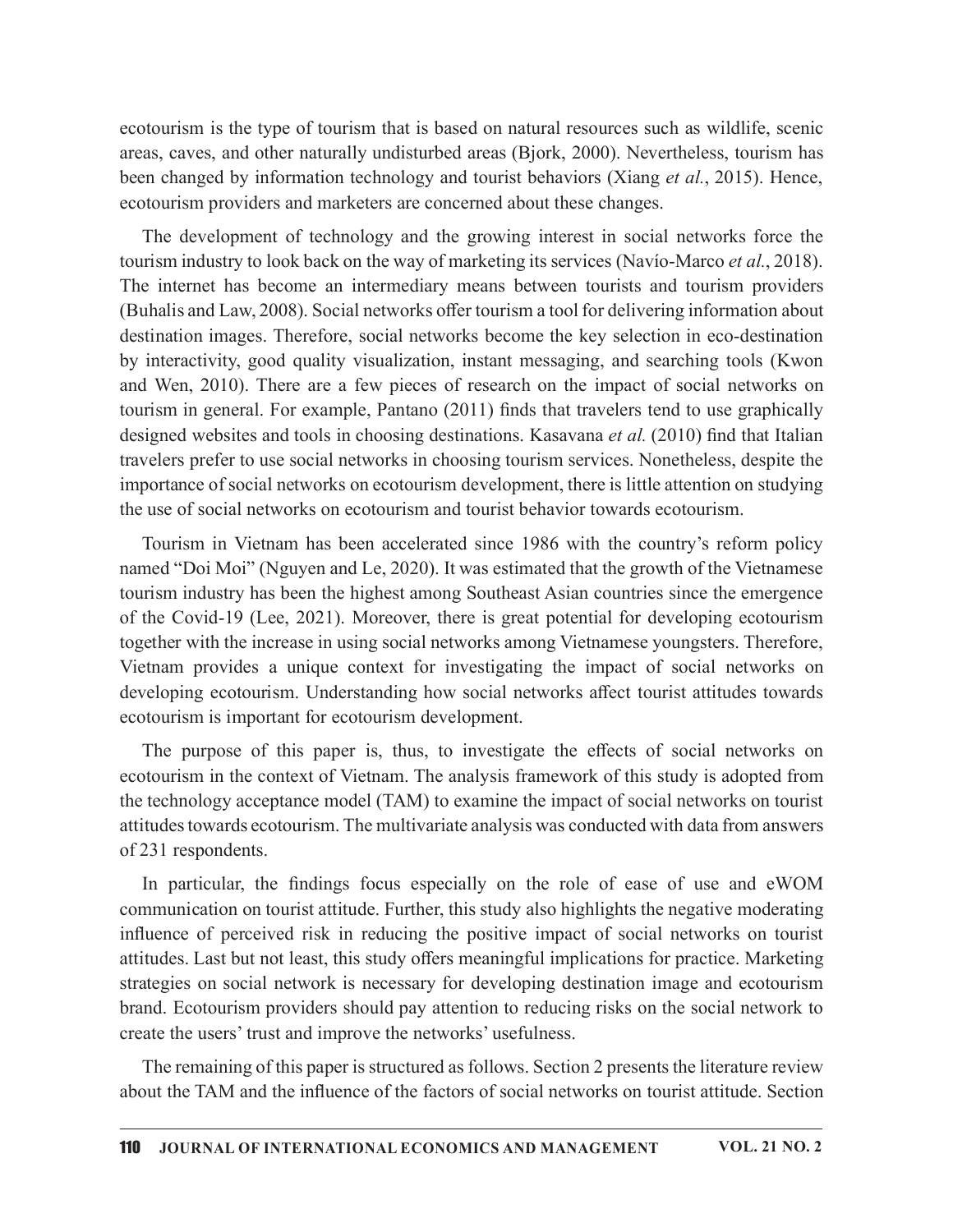3 shows the analysis of the research results. Section 4 concludes the paper with a discussion and conclusion.

#### 2. Literature review

### 2.1 Social network and the model of TAM

The advances in web-based technologies and the increasing interest in social network systems prompt the tourism industry to reconsider the way of planning and consuming tourism products and services. As a consequence, there is a wide potential for marketers to utilize the internet for tourism purposes. The internet plays a new role as an intermediary. It surpasses the traditional role of tour operators and travel agencies and provides tourists with a possibility to buy tourism products and services by themselves (Buhalis and Law, 2008). Social media technologies provide tools for both producing and distributing information. These technologies support collaborative writing such as Wikis, content sharing including text, video, and images, social networks such as Facebook, Twitter, social bookmarking such as ratings and tagging, and syndication (Dawson, 2007). Furthermore, these technologies increase websites' potential by combining interactive functions.

Social networks offer new powerful applicable tools for the promotion of local resources from a global perspective. These instruments can be exploited in ecotourism contexts in a fast and innovative way. By providing services for the tourism market, social networks are becoming an efficient tool for IT-based businesses. In fact, through social networks, the way people plan for, buy and consume tourist products and services dramatically changes and so does the role of tourism intermediaries (Buhalis and Law, 2008). Tourists can post their thoughts and opinions about holidays and past experiences by making them available to the global community of internet users (Dellarocas, 2003). As a result, this study aims to model the use of social networks, which serve as a powerful tool in choosing tourism destinations, by extending the use of the TAM model.

Currently, the TAM model is largely used in predicting users' intention to accept new technologies in several sectors such as information technology with an emphasis on participation in online communities (Wu et al., 2011, Chung et al., 2010), learning (Bourgonjon et al., 2010), shopping (Doong *et al.*, 2011), and tourism and hospitality. The TAM model is based on the Theory of Reasoned Action (Fishbein and Ajzen, 1975) to investigate computer usage behavior, by focusing on the constructs of perceived ease of use and perceived usefulness, and on the subsequent acceptance of technology in terms of attitude towards the technology, intention to use and effective use (Al-Somali *et al.*, 2009). The TAM model suggests that ease of use describes the characteristics of sites, i.e. social networks, because easy-to-use technologies may be more useful (Schillewaert et al., 2005). The TAM model has strong implications for technology application from a theoretical and conceptual point of view (Gangwar et al., 2013). Therefore, factors including ease of use, perceived usefulness, WOM, perceived trust, and risk in the TAM model will explain how social networks affect tourist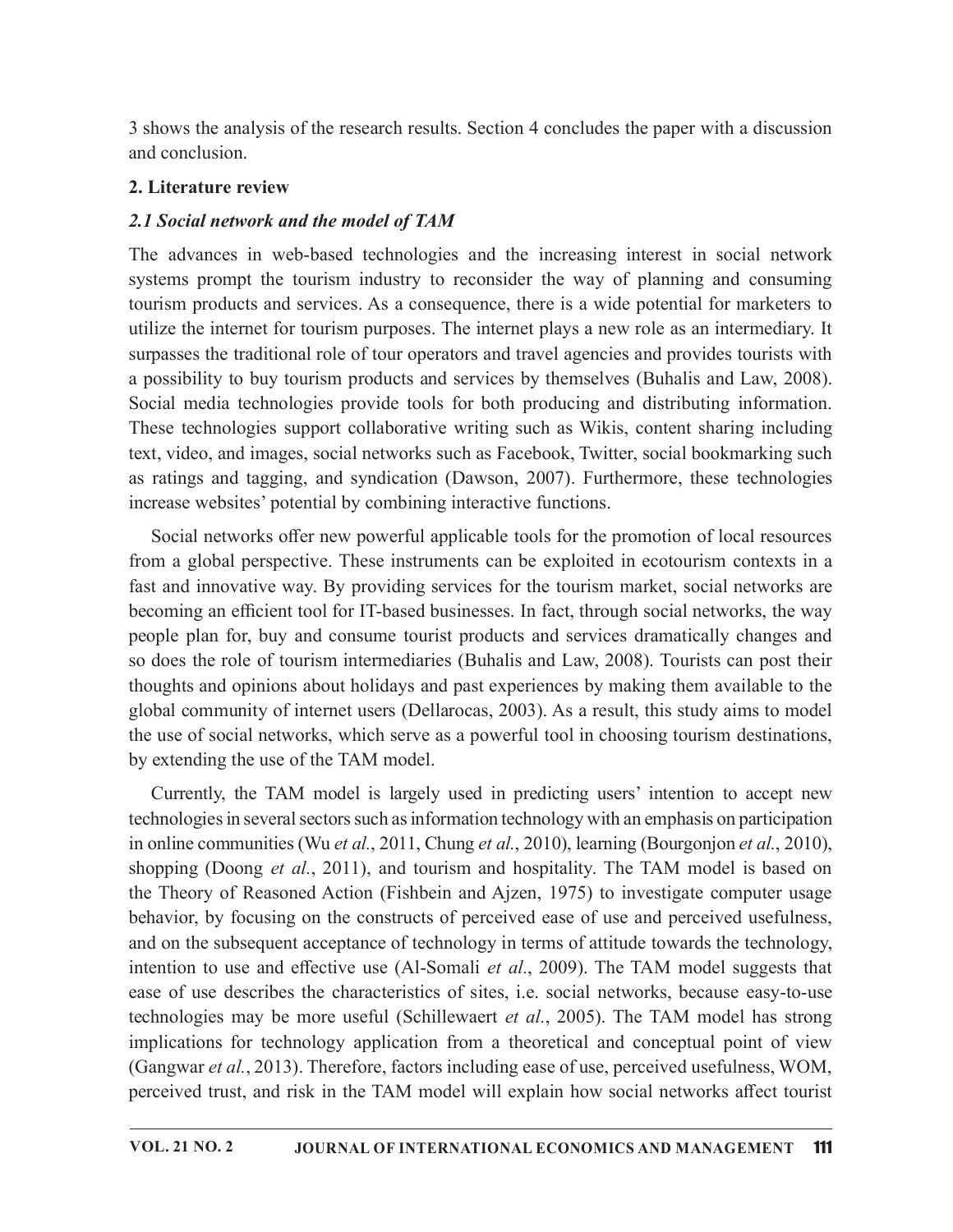attitude. In this research, the TAM model is employed to explain the impact of social networks on tourist attitudes towards ecotourism.

#### 2.2 Tourist attitude towards ecotourism

"Attitude" is referred to as a tendency to respond to a phenomenon positively or negatively consistently over time (Fishbein and Ajzen, 1975). It is also considered a kind of evaluative response towards a particular object (Lippa, 1990). From another perspective, Agarwal and Prasad (1998) define attitude as a person's emotional response to the use of new technology. In line with these studies, this study defines ecotourism attitude or environmental attitude as a personal psychological tendency towards visiting an ecological site in the spirit of appreciation, participation, and sensitivity. It can be seen that people who are concerned about the environment also show more belief and interest in the environment. Cheng *et al.* (2013) confirm that tourists have become more environmentally conscious after visiting eco-tourism sites, and continued to show the effects of cognitive health benefits and the ecological value between nature and people. Dunlap and Van Liere (1978) propose the NEP scale to measure tourist attitude towards ecotourism while other scholars investigate attitudes by exploring multiple attitudinal measures (Lee and Moscardo, 2005; Weiler and Smith, 2009). Therefore, as the NEP is the scale for measuring tourist attitudes in terms of ecotourism, this study employs this scale to measure the attitude construct.

### 2.3 Hypotheses

Perceived ease of use is defined as the degree to which a user believes a particular technology will be easy to use (Davis, 1989). Davis (1989) observes that when a particular system is easier to operate, the user is more likely to adopt and use it. Consideration of perceived usefulness has been widely recognized in the tourism industry context. Many studies show that ease of use has a strong impact on the customers' intentions to buy (Davis, 1989; Chen *et al.*, 2011).

Perceived usefulness is defined as the potential users' subjective probability that using a particular application system increases their productivity in an organizational context (Davis, 1989). This definition indicates that a particular technology is useful because technology reduces the time to perform a job and increases efficiency and accuracy. Davis (1989) shows that perceived usefulness has a strong effect on the intention to use. Pavlou (2003) also proposes that perceived usefulness influences the users' behavioral intentions for purchasing online. When it comes to ecotourism, with the development of the internet and the unpredictable Covid-19 impact, the ease of use and the usefulness of social networks certainly become more important for visitors to search for information in traveling ecotourism rather than other types of tourism.

Since the importance of social networks represents the users' interaction, the study employs the TAM model to examine the impact of ease of use and perceived usefulness on tourist attitudes towards ecotourism. Therefore, the following hypotheses are proposed: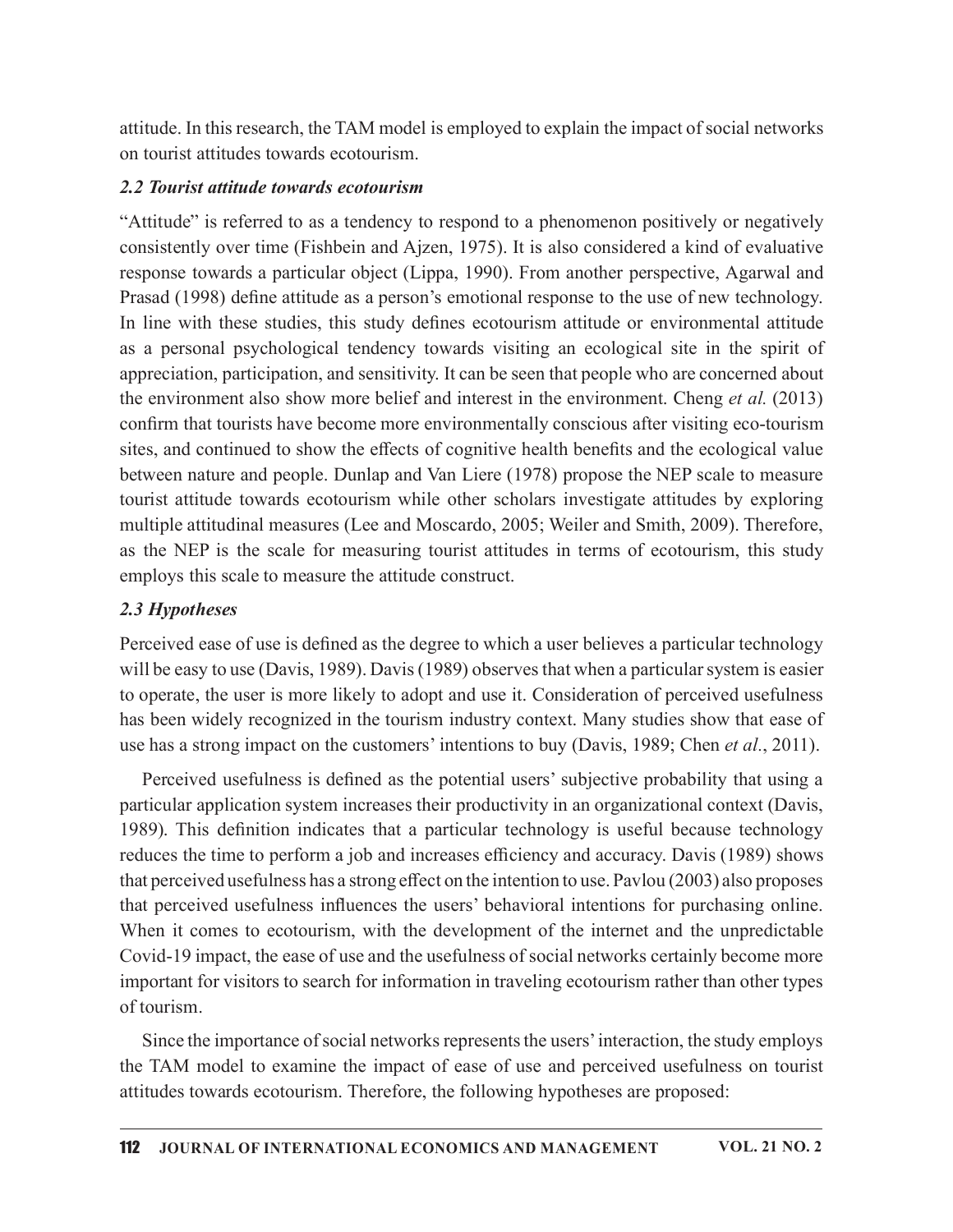H1: Ease of use of social networks has a positive impact on tourist attitude towards ecotourism.

H2: Perceived usefulness of social networks has a positive impact on tourist attitude towards ecotourism.

According to Arndt (1967), WOM is the first form of social interaction. WOM is considered "the dissemination of information through communicating among people" (Chen *et al.*, 2011). Chevalier and Mayzlin (2006), and Tran and Tieu (2020) suggest that there is an influence of WOM on consumer valuation of the services. Similarly, travelers tend to engage in tourism by examining the destination image on the internet rather than doing other high-involvement information-seeking activities (Chu, 2001; Thuan *et al.*, 2018). As "the intangible characteristics of tourism service, tourists cannot be evaluated before the consumption experience, therefore the online suggestions reduce the risk" (Di Pietro *et al.*, 2012). When it comes to ecotourism, it can be suggested that WOM pushes to create a positive attitude of visitors for engaging in ecotourism. Therefore, this study proposes that WOM communication has a link with tourists' attitudes towards ecotourism. Hence, a hypothesis is stated as follows:

## H3: E-word-of-mouth communication has a positive impact on tourist attitude towards ecotourism.

According to Plank and Newell (2007), perceived trust is considered the buyer's belief in the products or the company's image. Meanwhile, information posted on social networks gives customers certain choices and thoughts, which are based on perceived beliefs about the source of information and the quality of the advertised service. The higher the customer's trust in using the social networks, the greater the ability to make decisions based on that information source. Trust is defined as the optimistic expectation of the outcome of an event, human behavior, the consumer perception of the integrity and trustworthiness of advertising (Bamoriya and Singh, 2012). Trust can be related to consumers' expectations that advertisers and companies should use consumers' personal information for the right purposes and avoid misusing it. Consumers will not feel comfortable scrolling through posts or advertising information if they are not looking for it. This makes consumers hesitant to provide personal information and causes them to purchase from websites they know and trust (Yaakop et al., 2013). Trust has a direct and positive impact on advertising attitudes, brand attitudes, and buying intentions. In this vein, visitors with perceived trust will have a positive attitude towards traveling ecotourism than other types of tourism. Therefore, the following hypothesis is proposed: the products or the company's image. Meanwhile, information posted on social networks<br>es customers certain choices and thoughts, which are based on perceived beliefs about the<br>cree of information and the quality of the adv

### H4: Perceived trust has a positive impact on tourist attitudes towards ecotourism.

of factors: perceived usefulness and perceived risk. Consumers' perception of products' usefulness has a positive impact on online shopping decisions. Meanwhile, the consumers' perception of risk negatively impacts a customer's online shopping decision (Mitchell, 1999). As a result, under the impact of perceived risk, customers will carefully study the information on social networks.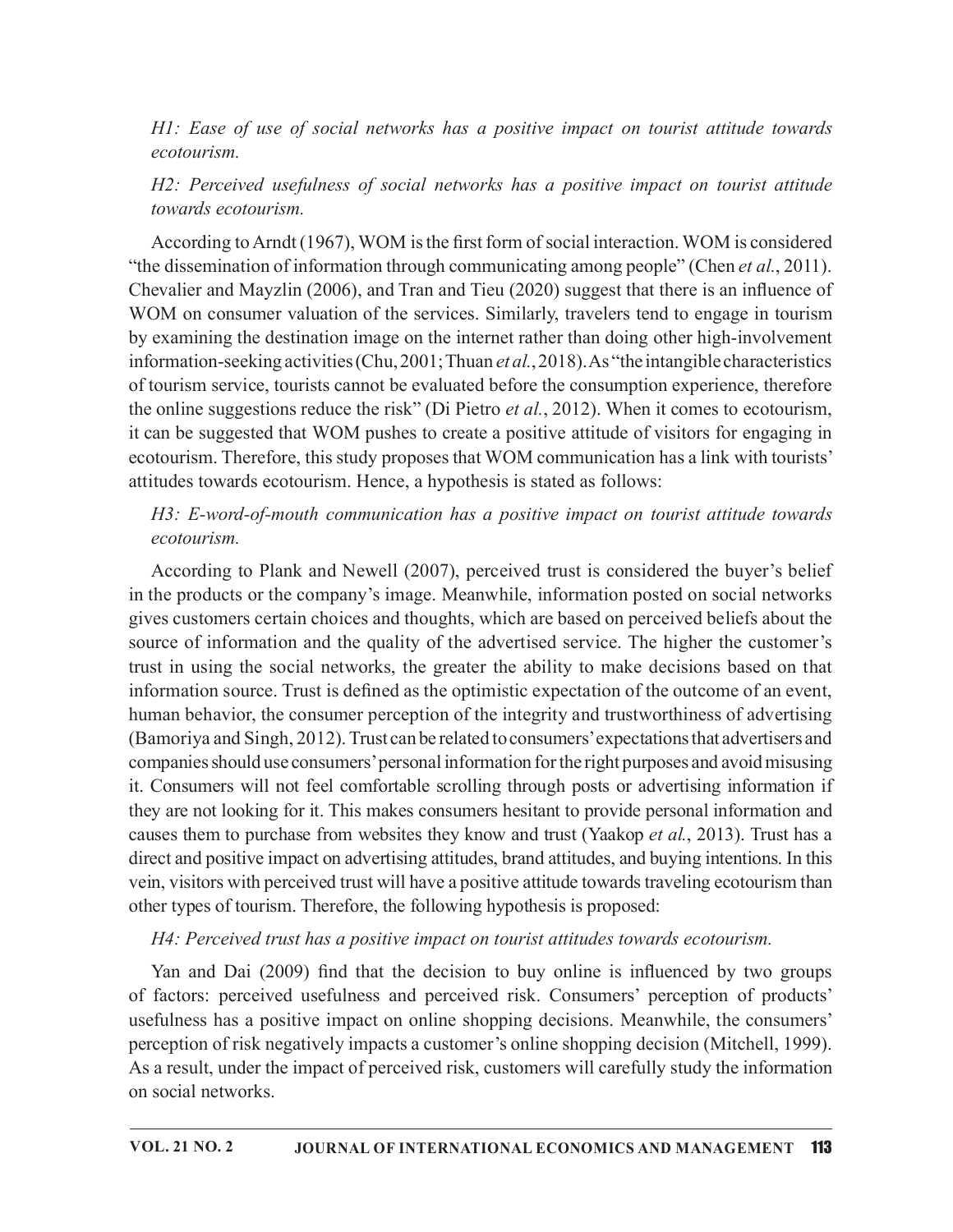According to Fan and Miao (2012), online word-of-mouth (eWOM) has a positive influence on purchase intention, which is similar to the process of customers referencing travel information. Consumers consult others for their opinions and comments before they make a purchasing decision. Likewise, consumers will engage in a virtual community for help by submitting questions. Internet users often depend on other users' experiences in evaluating each photo uploaded to social media sites. Online reviews, which are written by users, do not only have the potential to increase or decrease tourist arrivals but also influence a visitor's intention to choose a destination (De Bruyn and Lilien, 2008). Therefore, the following hypotheses are advanced:

H5a: Perceived risk negatively moderates the relationship between ease of use and tourist attitude.

H5b: Perceived risk negatively moderates the relationship between perceived usefulness and tourist attitude.

H5c: Perceived risk negatively moderates the relationship between e-word-of-mouth communication and tourist attitude.

H5d: Perceived risk negatively moderates the relationship between perceived trust and tourist attitude.

Based on the theoretical background, the variables of the research model are ease of use, perceived usefulness, eWOM communication, perceived trust, perceived risk, and tourist attitude. Figure 1 summarizes the relationships among the identified variables.



Figure 1. The proposed conceptual framework

Source: Complied by the authors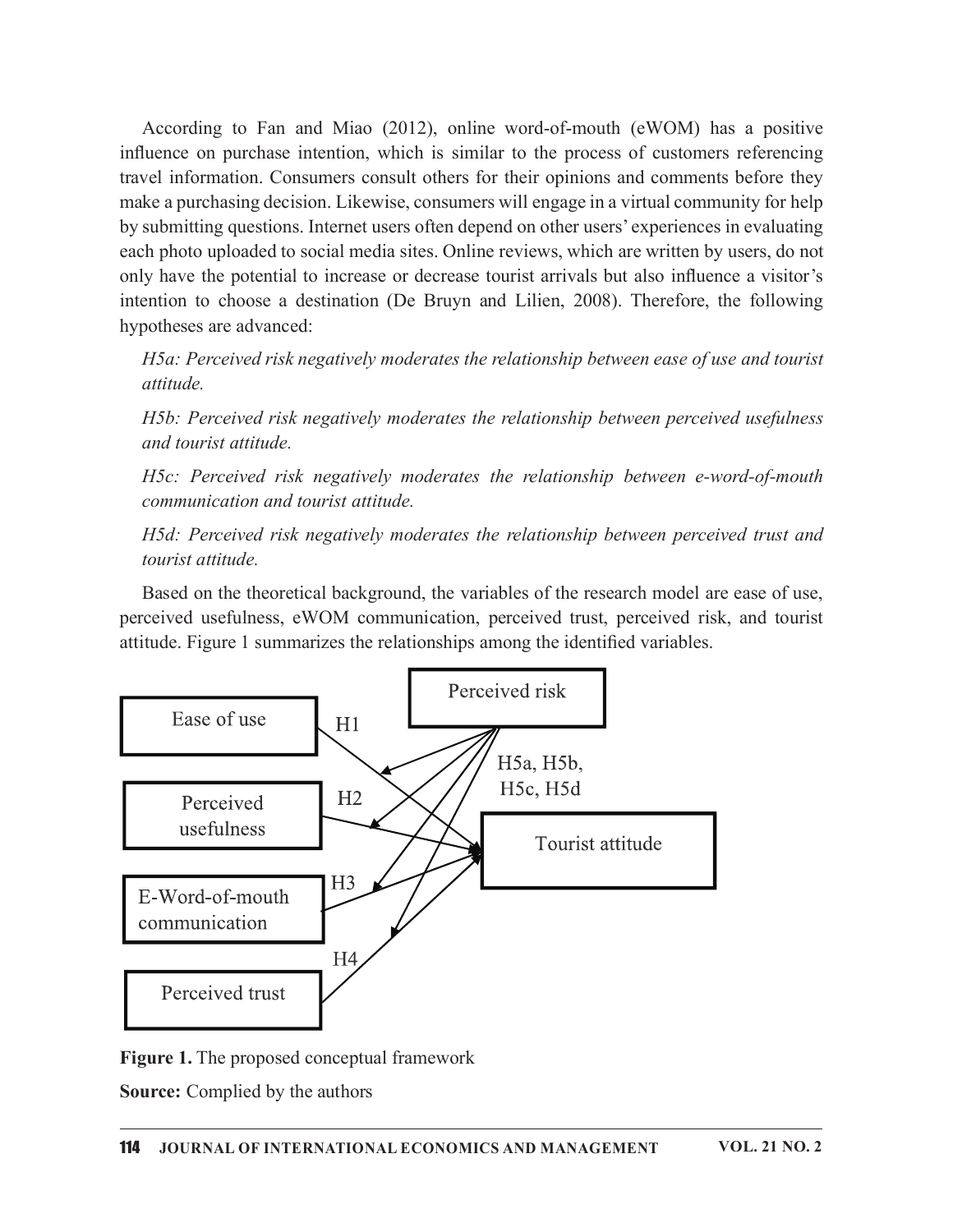## 3. Methodology

#### 3.1 Measurement scale

Measurements for our variables including ease of use, perceived usefulness, eWOM communication, perceived trust, perceived risk, and tourist attitude were developed and validated by the extant empirical literature. As presented in Table 1, perceived usefulness has five items adopted from Wu et al.  $(2011)$ . Ease of use has five items from Wu et al.  $(2011)$ , and Al-Somali et al. (2009). WOM includes five items employed by Jeong and Jang (2011). Perceived trust is measured by four items from the work of Kasavana et al. (2010). Perceived risk includes five items, which are adopted from Bauer (1960). Tourist attitude is measured by four items adopted from Wu et al.  $(2011)$ , and Nguyen and Le  $(2020)$ . A five-point Likert scale, taking a value from 1 (strongly disagree) to 5 (strongly agree), is used to quantify all items in this study. **3. Methodology**<br> **3.1 Measurement scale**<br>
Measurements for our variables including ease of use, perceived usefulness, eWOM<br>
communication, perceived trust, perceived risk, and tourist attitude were developed and<br>
validat **EXECT:** EXECT: The model of two access ecotourism vebsites (2009)<br>
The same of use of use of use, perceived usefulness, eWOM<br>
communication, perceived trust, perceived risk, and tourist attitude were developed and<br>
adida *t* scale<br>
or our variables including ease of use, perceived usefulness, eWOM<br>
perceived trust, perceived risk, and tourist attitude were developed and<br>
at Attitude in the matter of the set of the matter of the matter of

| items in this study.         |                 | validated by the extant empirical literature. As presented in Table 1, perceived usefulness has<br>five items adopted from Wu et al. (2011). Ease of use has five items from Wu et al. (2011),<br>and Al-Somali et al. (2009). WOM includes five items employed by Jeong and Jang (2011).<br>Perceived trust is measured by four items from the work of Kasavana et al. (2010). Perceived<br>risk includes five items, which are adopted from Bauer (1960). Tourist attitude is measured<br>by four items adopted from Wu et al. (2011), and Nguyen and Le (2020). A five-point Likert<br>scale, taking a value from 1 (strongly disagree) to 5 (strongly agree), is used to quantify all |                            |
|------------------------------|-----------------|-------------------------------------------------------------------------------------------------------------------------------------------------------------------------------------------------------------------------------------------------------------------------------------------------------------------------------------------------------------------------------------------------------------------------------------------------------------------------------------------------------------------------------------------------------------------------------------------------------------------------------------------------------------------------------------------|----------------------------|
| Table 1. Items measurement   |                 |                                                                                                                                                                                                                                                                                                                                                                                                                                                                                                                                                                                                                                                                                           |                            |
| Construct                    |                 | Item code Item description                                                                                                                                                                                                                                                                                                                                                                                                                                                                                                                                                                                                                                                                | <b>Source</b>              |
| Ease of use (PE) PE1         |                 | It is easy to access ecotourism websites                                                                                                                                                                                                                                                                                                                                                                                                                                                                                                                                                                                                                                                  | Wu et al. (2011),          |
|                              | PE <sub>2</sub> | Payments can be made easily                                                                                                                                                                                                                                                                                                                                                                                                                                                                                                                                                                                                                                                               | Al-Somali et al.<br>(2009) |
|                              | PE3             | It is easy to find what I want on ecotourism service<br>on the social network                                                                                                                                                                                                                                                                                                                                                                                                                                                                                                                                                                                                             |                            |
|                              | PE4             | My interaction with ecotourism service on the social<br>network would be clear and understandable                                                                                                                                                                                                                                                                                                                                                                                                                                                                                                                                                                                         |                            |
|                              | PE5             | Social networks help me in choosing an eco-<br>destination                                                                                                                                                                                                                                                                                                                                                                                                                                                                                                                                                                                                                                |                            |
|                              | PE5             | Social networks help me in choosing an eco-<br>destination                                                                                                                                                                                                                                                                                                                                                                                                                                                                                                                                                                                                                                |                            |
| Perceived<br>usefulness (PU) | PU1             | Using social network gives me greater control over Wu et al. (2011)<br>my travel journey                                                                                                                                                                                                                                                                                                                                                                                                                                                                                                                                                                                                  |                            |
|                              | PU <sub>2</sub> | Information about tourist destinations on social<br>networks is rich and easy to access                                                                                                                                                                                                                                                                                                                                                                                                                                                                                                                                                                                                   |                            |
|                              | PU <sub>3</sub> | Using social network makes it easier to get<br>information to travel                                                                                                                                                                                                                                                                                                                                                                                                                                                                                                                                                                                                                      |                            |
|                              | PU <sub>4</sub> | Using social network supports critical aspects of my<br>journey                                                                                                                                                                                                                                                                                                                                                                                                                                                                                                                                                                                                                           |                            |
|                              | PU <sub>5</sub> | Travel companies promoting their services on social<br>networks provide enthusiastic and complete advice                                                                                                                                                                                                                                                                                                                                                                                                                                                                                                                                                                                  |                            |

| Table 1. Items measurement |  |
|----------------------------|--|
|----------------------------|--|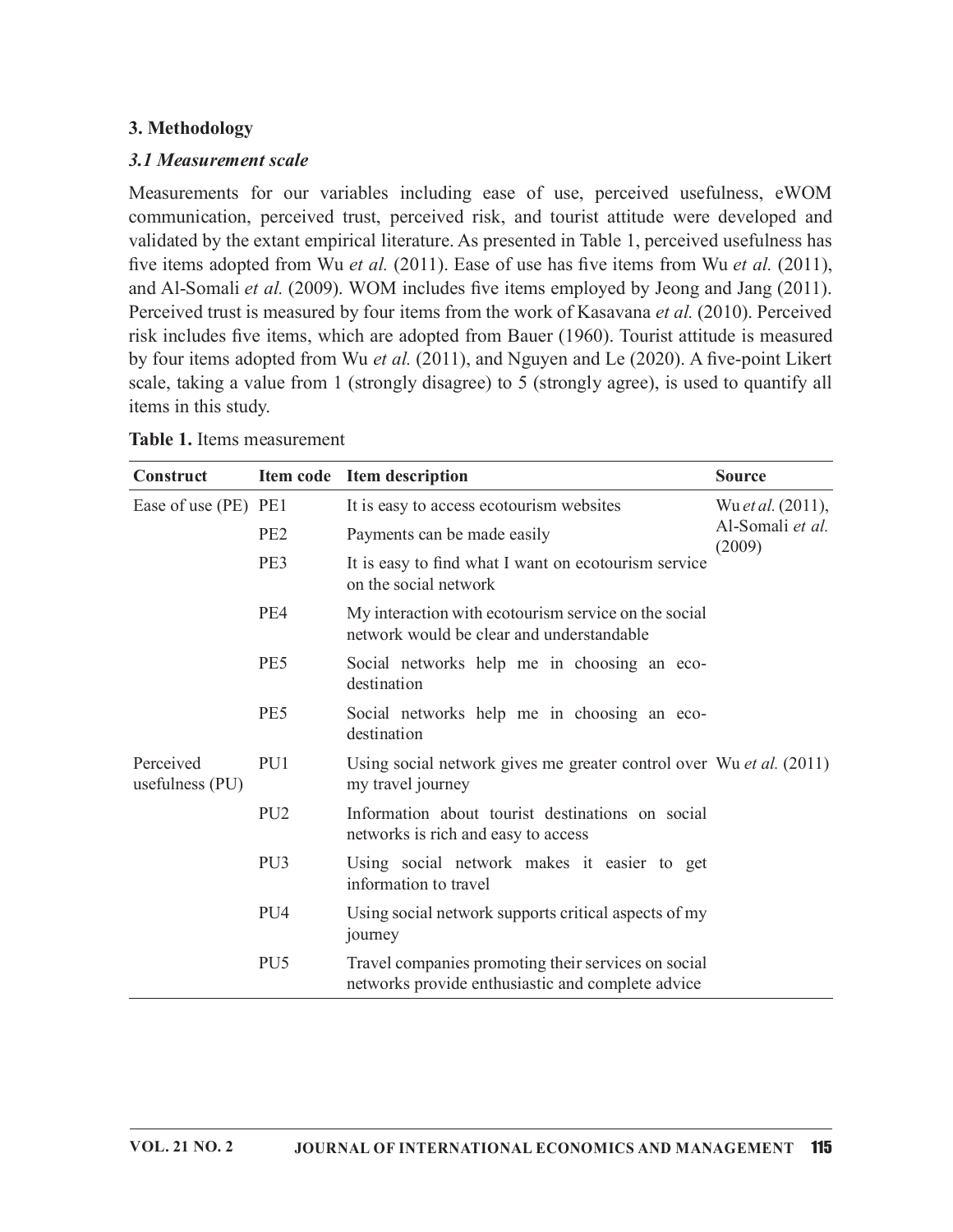Table 1. Items measurement (continued)

|                                |                  | Table 1. Items measurement (continued)                                                                                                                    |                   |
|--------------------------------|------------------|-----------------------------------------------------------------------------------------------------------------------------------------------------------|-------------------|
| Construct                      |                  | Item code Item description                                                                                                                                | <b>Source</b>     |
| Word-of-mouth<br>communication | WOM1             | I often share travel information with people on Jeong and Jang<br>Facebook, Instagram, Zalo, the social network I use (2011)                              |                   |
|                                | WOM <sub>2</sub> | I often talk about the advantages of choosing a travel<br>destination through a social network with people                                                |                   |
|                                | WOM3             | I often discuss the positive points when booking<br>tours via social network on forums, Facebook<br>groups, Zalo                                          |                   |
|                                | WOM4             | I often refer to the articles of people who have<br>traveled to tourist destinations on social networks<br>and groups before choosing an eco-destination. |                   |
|                                | WOM <sub>5</sub> | I often refer to the quality, price, and service of the<br>tours through social network                                                                   |                   |
| Perceived trust                | PT1              | I think ecotourism provider on the internet always Kasavana <i>et al.</i><br>keep their promises and commitments                                          | (2010)            |
|                                | PT <sub>2</sub>  | I think travel information posted on social media is<br>trustworthy                                                                                       |                   |
|                                | PT3              | Social travel agencies provide reliable information<br>to me                                                                                              |                   |
|                                | PT4              | The image of eco-destinations advertised on the<br>social network is trustworthy                                                                          |                   |
| Perceived risk                 | PR <sub>1</sub>  | I think the travel information on social media is not Bauer (1960)<br>reliable                                                                            |                   |
|                                | PR <sub>2</sub>  | I feel confused when the travel information on social<br>networks is too rampant and inaccurate                                                           |                   |
|                                | PR <sub>3</sub>  | Personal information when booking a tour via social<br>network is not confidential                                                                        |                   |
|                                | PR4              | The deposit/payment for tours on social networks<br>has many risks                                                                                        |                   |
|                                | PR <sub>5</sub>  | I think the pictures of eco-destinations on the social<br>network are not compared with the actual images                                                 |                   |
| Tourist attitude               | TT1              | I feel comfortable traveling to ecotourism sites                                                                                                          | Wu et al.         |
| towards                        | TT <sub>2</sub>  | I feel happy when traveling to ecotourism sites                                                                                                           | $(2011)$ , Nguyen |
| ecotourism                     | TT3              | I find it interesting to travel to ecotourism sites                                                                                                       | and Le $(2020)$   |
|                                | TT4              | I like to travel to ecotourism sites                                                                                                                      |                   |

Each measurement item has been validated by the analysis of Cronbach's Alpha with the SPSS 22.0 software. The value of each variable was above 0.7 (Cronbach and Shavelson, 2004). Thus, the proposed model is reliable (Table 2).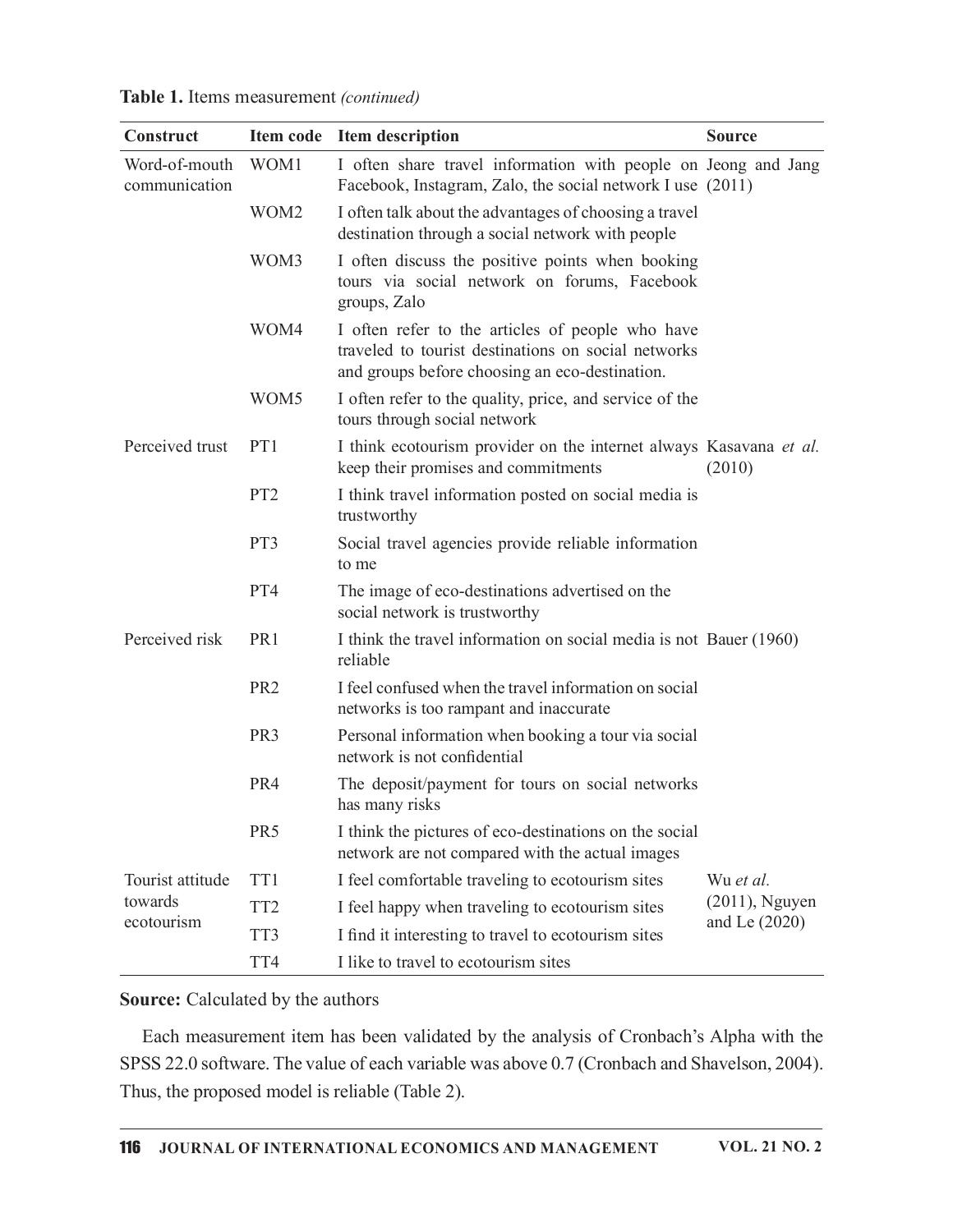| Table 2. Value of Cronbach's Alpha                                                           |              |                        |
|----------------------------------------------------------------------------------------------|--------------|------------------------|
| <b>Factors</b>                                                                               | <b>Items</b> | Cronbach's Alpha value |
| Perceived ease of use                                                                        | 5            | 0.801                  |
|                                                                                              | 5            | 0.860                  |
| Perceived usefulness                                                                         |              |                        |
| Word-of-mouth communication                                                                  | 5            | 0.783                  |
| Perceived trust                                                                              | 4            | 0.795                  |
| Perceived risk                                                                               | 5            | 0.820                  |
| Tourist attitude towards ecotourism                                                          | 4            | 0.811                  |
| <b>Source:</b> Calculated by the authors                                                     |              |                        |
| 3.2 Sample                                                                                   |              |                        |
| The sample consists of Vietnamese tourists who have used social network and have traveled to |              |                        |

Table 2. Value of Cronbach's Alpha

## 3.2 Sample

The sample consists of Vietnamese tourists who have used social network and have traveled to ecological destinations. Convenience sampling method was employed to collect the research sample (Cochran, 1977).

The large scale survey was launched from September to December 2019 at two popular ecotourism destinations in the North of Vietnam. We randomly approached tourists in two ecotourism sites, which are namely Thien Son Suoi Nga and Khoang Xanh, and invited them to participate in our survey. Data were collected through face-to-face interviews with people who accepted our invitation. We approached 400 people and obtained 231 responses, yielding a response rate of 57.5%.

The ratio of male and female respondents are 51.1% and 48.8%, respectively. The largest group has an average age of less than 25, which is followed by a group with an average age from 25 to 35. Only 15,2% of respondents have age over 35. Most respondents hold a university degree while the percentage of respondents with a secondary school education and postgraduate degree is 21.3% and 4.0%, respectively.

## 3.3 Data analysis method

To empirically examine the proposed hypotheses, we used multivariate analysis literature. Firstly, the Cronbach's Alpha coefficient was employed to measure the reliability of each construct. Secondly, the multivariate regression analysis was conducted to test the influence of ease of use, perceived usefulness, eWOM communication, and perceived trust on tourist attitude. Thirdly, the interaction effect was used to test the moderating role of perceived risk.

## 4. Results

# 4.1 Reliability and hypothesis testing

The Cronbach's Alpha of each construct is higher than the required cut off of 0.7, which indicates that all the measurement scales are internally consistent. As can be seen from Table 3, the Cronbach's Alpha value of each construct with ease of use at 0.825, perceived usefulness at 0.876, perceived trust at 0.898, perceivied risk at 0.895, and tourist attitude at 0.833 is also satisfactory as it is above 0.70 (Nunnally and Bernstein, 1994), which indicate construct reliability.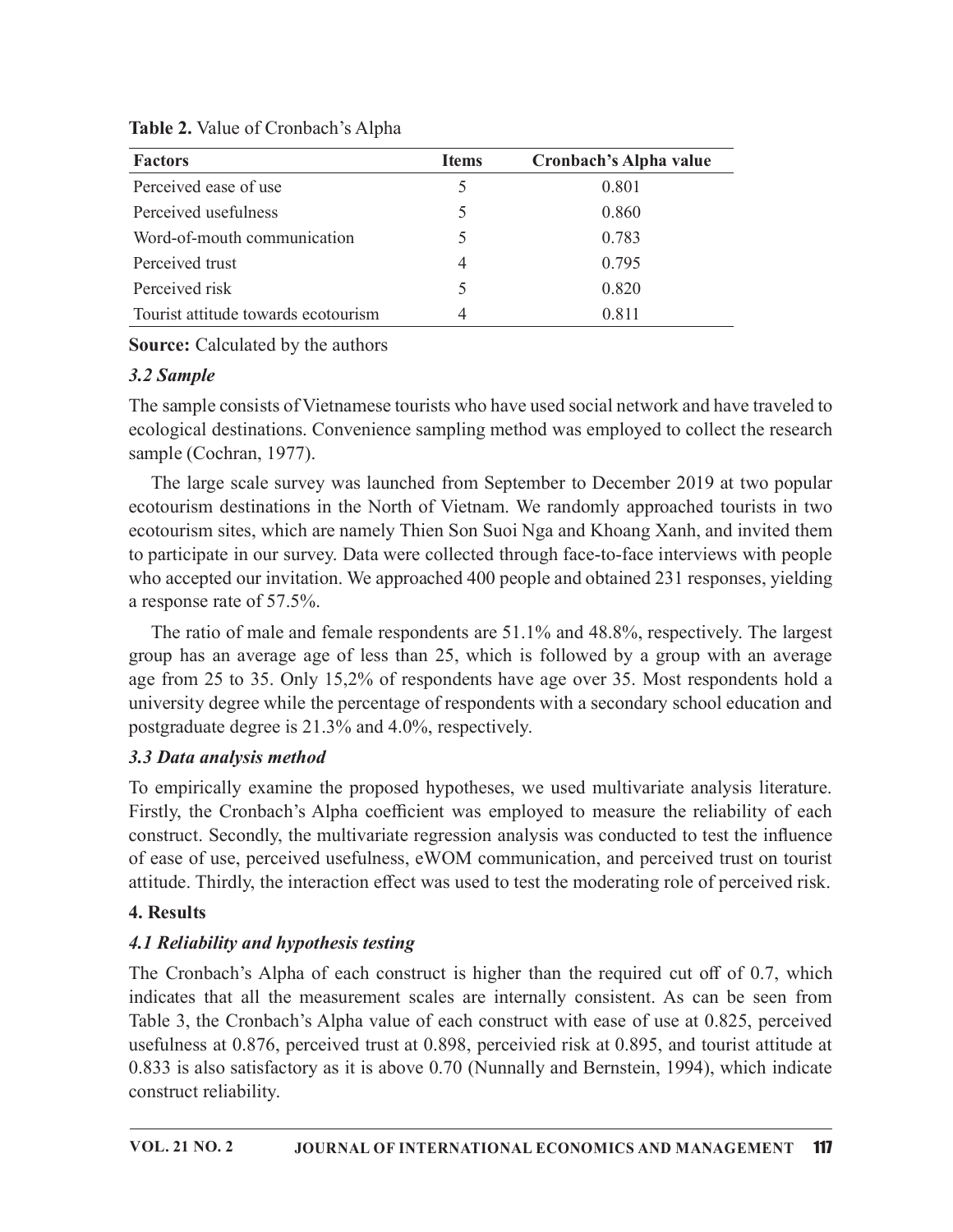|                               | <b>Corrected item - Total</b>  | <b>Cronbach's Alpha</b> | Cronbach's  |
|-------------------------------|--------------------------------|-------------------------|-------------|
| <b>Variables</b>              | <b>Correlation coefficient</b> | if item deleted         | Alpha value |
| PE                            |                                |                         |             |
| PE <sub>1</sub>               | 0.679                          | 0.859                   | 0.825       |
| PE <sub>2</sub>               | 0.791                          | 0.831                   |             |
| PE <sub>3</sub>               | 0.738                          | 0.843                   |             |
| PE <sub>4</sub>               | 0.706                          | 0.851                   |             |
| PE5                           | 0.659                          | 0780                    |             |
| PU                            |                                |                         |             |
| PU1                           | 0.352                          | 0.784                   | 0.876       |
| PU <sub>2</sub>               | 0.633                          | 0.620                   |             |
| PU <sub>3</sub>               | 0.663<br>0.511                 | 0.607<br>0.691          |             |
| PU <sub>4</sub>               | 0.660                          |                         |             |
| PU <sub>5</sub><br><b>WOM</b> |                                | 0.860                   |             |
| WOM1                          | 0.584                          | 0.737                   | 0.898       |
| WOM 2                         | 0.627                          | 0.716                   |             |
| WOM 3                         | 0.564                          | 0.748                   |             |
| WOM 4                         | 0.595                          | 0.732                   |             |
| WOM5                          | 0.832                          | 0.860                   |             |
| PT                            |                                |                         |             |
| PT1                           | 0.630                          | 0.751                   | 0.815       |
| PT <sub>2</sub>               | 0.602                          | 0.764                   |             |
| PT3                           | 0.636                          | 0.748                   |             |
| PT4                           | 0.630                          | 0.751                   |             |
| PR                            |                                |                         |             |
| PR1                           | 0.673                          | 0.831                   | 0.895       |
| PR <sub>2</sub>               | 0.656                          | 0.835                   |             |
| PR3                           | 0.665                          | 0.833                   |             |
| PR4                           | 0.706                          | 0.822                   |             |
| PR5                           | 0.678                          | 0.829                   |             |
| <b>TT</b>                     |                                |                         |             |
| TT1                           | 0.652                          | 0.779                   | 0.833       |
| TT <sub>2</sub>               | 0.745                          | 0.735                   |             |
| TT3                           | 0.639                          | 0.781                   |             |
| TT4                           | 0.570                          | 0.811                   |             |

Table 3. Cronbach's Alpha analysis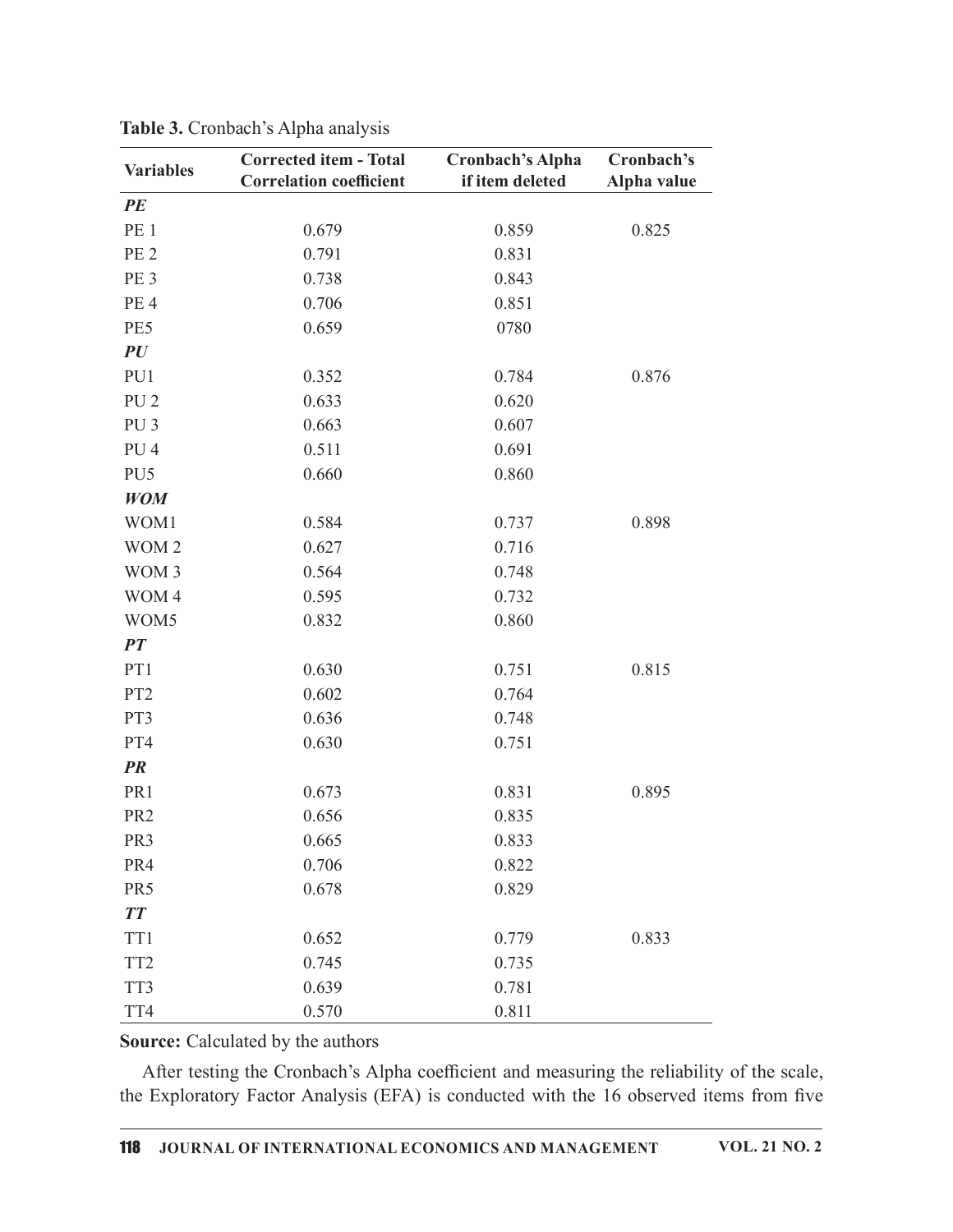independent variables. The EFA evaluates two important values of the scale, which are the convergence value and the discriminant value. The results from Table 4 show that the KMO and Bartlett's test has high value of 0.910 at the significance value of 0.000. Thus, having the KMO value of more than 0.5 indicates that the application of the Exploratory Factor Analysis method in the scale is appropriate. evaluates two important values of the scale, which are the<br>minant value. The results from Table 4 show that the KMO<br>of 0.910 at the significance value of 0.000. Thus, having the<br>cates that the application of the Explorator evaluates two important values of the scale, which are the<br>minant value. The results from Table 4 show that the KMO<br>of 0.910 at the significance value of 0.000. Thus, having the<br>cates that the application of the Explorator

| Kaiser-Meyer-Olkin Measure of sampling adequacy |                    | 0.910    |
|-------------------------------------------------|--------------------|----------|
| Bartlett's test of sphericity                   | Approx. Chi-square | 3235.721 |
|                                                 | Df                 | 161      |
|                                                 | Sig.               | 0.000    |

| <b>Table 5.</b> The second run of Rotated Component Matrix |  |
|------------------------------------------------------------|--|
|------------------------------------------------------------|--|

|                |                                                 |       |                  | Table 4. KMO and Bartlett's test of the second analysis |                         |       |
|----------------|-------------------------------------------------|-------|------------------|---------------------------------------------------------|-------------------------|-------|
|                | Kaiser-Meyer-Olkin Measure of sampling adequacy |       |                  |                                                         | 0.910                   |       |
|                | Bartlett's test of sphericity                   |       |                  | Approx. Chi-square                                      | 3235.721                |       |
|                |                                                 |       | Df               |                                                         | 161                     |       |
|                |                                                 |       | Sig.             |                                                         | 0.000                   |       |
|                |                                                 |       |                  |                                                         |                         |       |
|                | Source: Calculated by the authors               |       |                  |                                                         |                         |       |
|                |                                                 |       |                  | Table 5. The second run of Rotated Component Matrix     |                         |       |
|                |                                                 |       |                  | <b>Components</b>                                       |                         |       |
| N <sub>O</sub> | <b>Variables</b>                                | 1     | $\boldsymbol{2}$ | 3                                                       | $\overline{\mathbf{4}}$ | 5     |
|                | PU1                                             | 0.612 |                  |                                                         |                         |       |
| 2              | PU <sub>2</sub>                                 | 0.734 |                  |                                                         |                         |       |
| 3              | PU <sub>3</sub>                                 | 0.751 |                  |                                                         |                         |       |
|                | PU4                                             | 0.727 |                  |                                                         |                         |       |
| 5              | PU <sub>5</sub>                                 | 0.787 |                  |                                                         |                         |       |
| 6              | WOM1                                            |       | 0.809            |                                                         |                         |       |
|                | WOM2                                            |       | 0.793            |                                                         |                         |       |
| 8              | WOM3                                            |       | 0.650            |                                                         |                         |       |
| 9              | WOM4                                            |       | 0.537            |                                                         |                         |       |
| 10             | WOM5                                            |       | 0.554            |                                                         |                         |       |
| 11             | PE1                                             |       |                  | 0.690                                                   |                         |       |
| 12             | PE <sub>2</sub>                                 |       |                  | 0.755                                                   |                         |       |
|                | 13 PE3                                          |       |                  | 0.675                                                   |                         |       |
|                | 14 PE4                                          |       |                  | 0.772                                                   |                         |       |
| 15             | PE5                                             |       |                  | 0.795                                                   |                         |       |
| 16             | EX1                                             |       |                  |                                                         | 0.790                   |       |
| 17             | EX <sub>2</sub>                                 |       |                  |                                                         | 0.823                   |       |
| 18             | EX <sub>3</sub>                                 |       |                  |                                                         | 0.715                   |       |
| 19             | EX <sub>4</sub>                                 |       |                  |                                                         | 0.576                   |       |
| 20             | PR1                                             |       |                  |                                                         |                         | 0.811 |
| 21             | PR <sub>2</sub>                                 |       |                  |                                                         |                         | 0.791 |
| 22             | PR <sub>3</sub>                                 |       |                  |                                                         |                         | 0.786 |
| 23             | PR4                                             |       |                  |                                                         |                         | 0.771 |
|                | 24 PR5                                          |       |                  |                                                         |                         | 0.770 |
|                | Source: Calculated by the authors               |       |                  |                                                         |                         |       |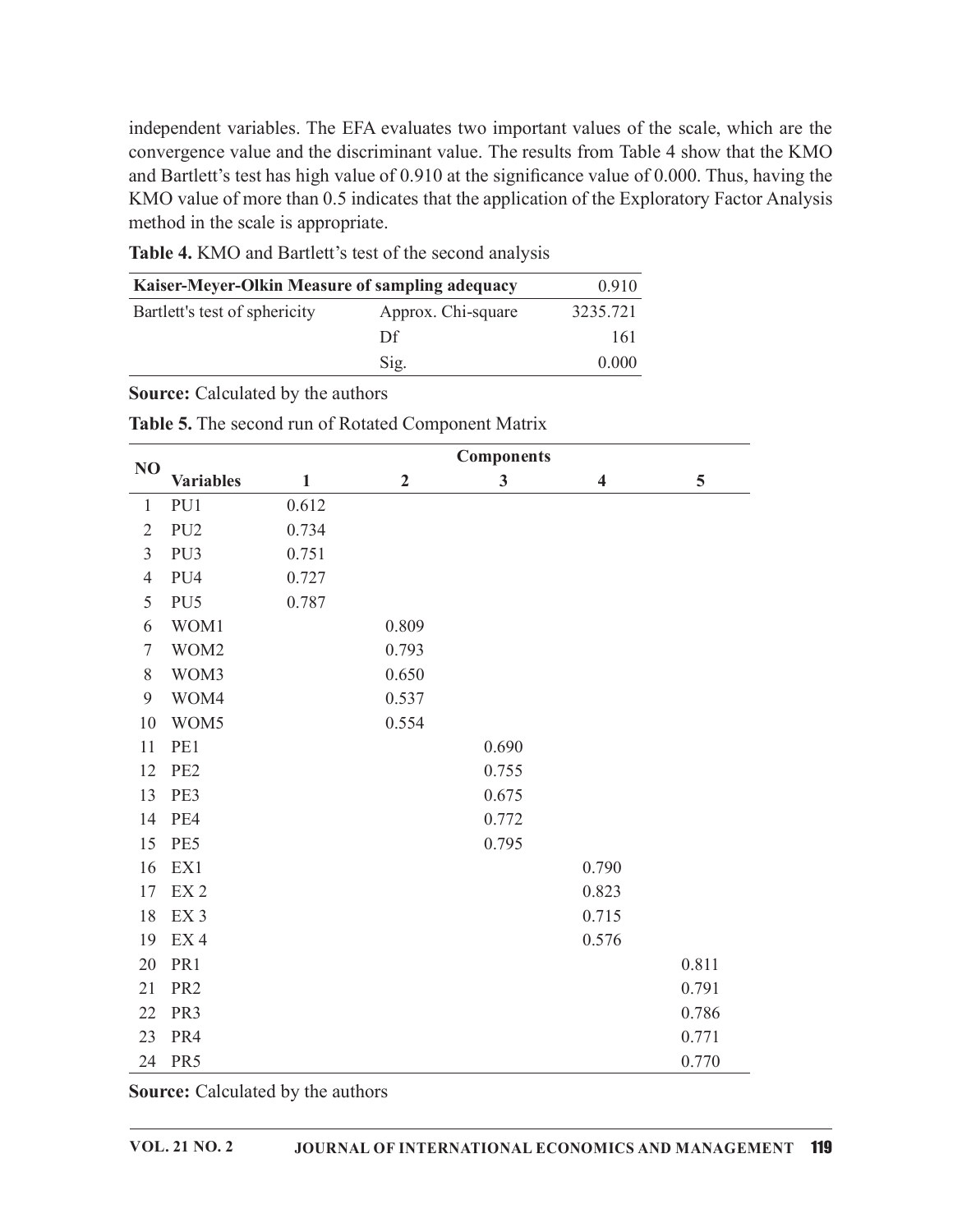|            | the convergence factors. It means that all the attributes of each factor are loaded in the     |              |           |            |           | Table 5 presents a rotating matrix that eliminates unimportant loading factors and shows |            |
|------------|------------------------------------------------------------------------------------------------|--------------|-----------|------------|-----------|------------------------------------------------------------------------------------------|------------|
|            |                                                                                                |              |           |            |           |                                                                                          |            |
|            | corresponding component. And the five components can explain about 65% of the variance of      |              |           |            |           |                                                                                          |            |
|            | all the variables from the total variance explained.                                           |              |           |            |           |                                                                                          |            |
|            | Under the result of the Pearson analysis presented in Table 6, the statistical significance of |              |           |            |           |                                                                                          |            |
|            | correlation among variables, which are TT and PU, TT and PE, TT and WOM, TT and PT, TT         |              |           |            |           |                                                                                          |            |
|            | and PR, is at 1%. It is shown that PU, PE, WOM, PT, PR have a positive relationship with TT.   |              |           |            |           |                                                                                          |            |
|            | Table 6. Pearson correlation analysis                                                          |              |           |            |           |                                                                                          |            |
|            |                                                                                                | <b>TT</b>    | PU        | <b>WOM</b> | <b>PT</b> | PE                                                                                       | <b>PR</b>  |
| <b>TT</b>  | <b>Pearson Correlation</b>                                                                     | $\mathbf{1}$ | $0.418**$ | $0.429**$  | $0.305**$ | $0.176**$                                                                                | $-0.114$   |
|            | Sig. (2-tailed)                                                                                |              | 0.000     | 0.000      | 0.000     | 0.006                                                                                    | 0.077      |
|            | N                                                                                              | 240          | 240       | 240        | 240       | 240                                                                                      | 240        |
| PU         | Pearson Correlation                                                                            | $0.418**$    | 1         | $0.366**$  | $0.199**$ | 0.072                                                                                    | 0.040      |
|            | Sig. (2-tailed)                                                                                | 0.000        |           | 0.000      | 0.002     | 0.265                                                                                    | 0.535      |
|            | N                                                                                              | 240          | 240       | 240        | 240       | 240                                                                                      | 240        |
| <b>WOM</b> | Pearson Correlation                                                                            | $0.429**$    | $0.366**$ | 1.000      | $0.246**$ | $0.183**$                                                                                | 0.091      |
|            | Sig. (2-tailed)                                                                                | 0.000        | 0.000     |            | 0.000     | 0.004                                                                                    | 0.161      |
|            | N                                                                                              | 240          | 240       | 240        | 240       | 240                                                                                      | 240        |
| <b>PT</b>  | Pearson Correlation                                                                            | $0.305**$    | $0.199**$ | $0.246**$  | 1.000     | $0.218**$                                                                                | $-0.089$   |
|            | Sig. (2-tailed)                                                                                | 0.000        | 0.002     | 0.000      |           | 0.001                                                                                    | 0.169      |
|            | N                                                                                              | 240          | 240       | 240        | 240       | 240                                                                                      | 240        |
| PE         | Pearson Correlation                                                                            | $0.176**$    | 0.072     | $0.183**$  | $0.218**$ | 1.000                                                                                    | $-0.266**$ |
|            | Sig. (2-tailed)                                                                                | 0.006        | 0.265     | 0.004      | 0.001     |                                                                                          | 0.000      |
|            | N                                                                                              | 240          | 240       | 240        | 240       | 240                                                                                      | 240        |
| <b>PR</b>  | Pearson Correlation                                                                            | $-0.114$     | 0.040     | 0.091      | $-0.089$  | $-0.266**$                                                                               | 1.000      |
|            | Sig. (2-tailed)                                                                                | 0.077        | 0.535     | 0.161      | 0.169     | 0.000                                                                                    |            |
|            | N                                                                                              | 240          | 240       | 240        | 240       | 240                                                                                      | 240        |

Table 6. Pearson correlation analysis

Regression analysis is the next important step to identify how the independent variables, which are ease of use, perceived usefulness, eWOM communication, and perceived trust, affect the dependent variable tourist attitude. After analyzing the Pearson correlation, four independent variables including PU, PE, WOM, and PT are detected to be correlating with the dependent variable (TT).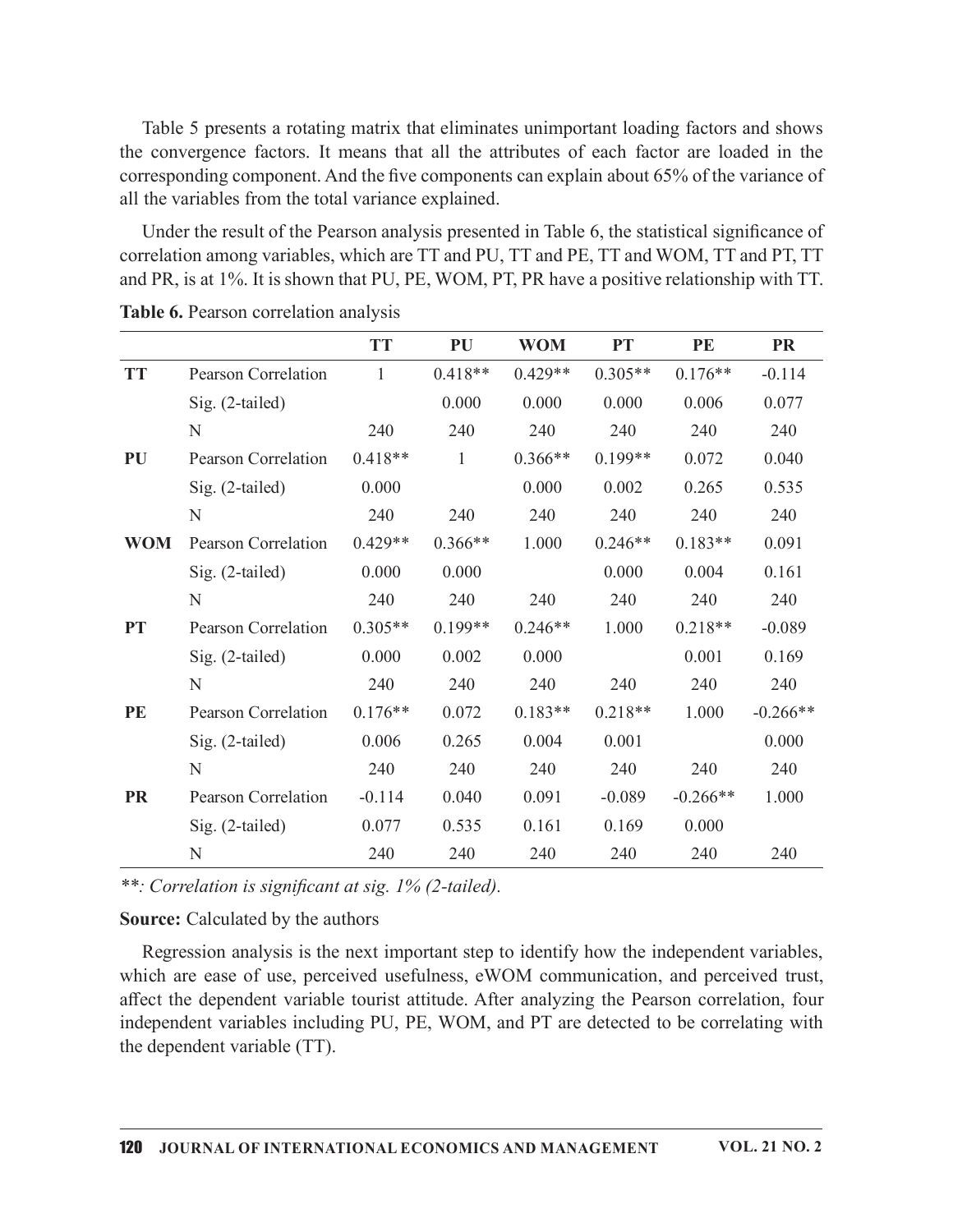|              | Table 7. Regression analysis result<br><b>Unstandardized</b> |                                          |                                                                                                 |       |       |                                |            |
|--------------|--------------------------------------------------------------|------------------------------------------|-------------------------------------------------------------------------------------------------|-------|-------|--------------------------------|------------|
| <b>Model</b> | <b>Coefficients</b>                                          |                                          | <b>Standardized</b><br><b>Coefficients</b>                                                      | T     | Sig.  | <b>Collinearity Statistics</b> |            |
|              | B                                                            | <b>Std. Error</b>                        | <b>Beta</b>                                                                                     |       |       | <b>Tolerance</b>               | <b>VIF</b> |
| (Constant)   | 0.072                                                        | 0.213                                    |                                                                                                 | 0.335 | 0.738 |                                |            |
| PU           | 0.341                                                        | 0.052                                    | 0.331                                                                                           | 6.408 | 0.000 | 0.534                          | 1.770      |
| PE           | 0.148                                                        | 0.060                                    | 0.124                                                                                           | 2.425 | 0.015 | 0.554                          | 1.701      |
|              | 0.143                                                        | 0.057                                    | 0.117                                                                                           | 2.472 | 0.013 | 0.641                          | 1.458      |
| <b>WOM</b>   |                                                              |                                          | 0.321                                                                                           | 6.440 | 0.000 | 0.574                          | 1.640      |
| PT           | 0.354                                                        | 0.054                                    |                                                                                                 |       |       |                                |            |
|              |                                                              |                                          |                                                                                                 |       |       |                                |            |
|              |                                                              | <b>Source:</b> Calculated by the authors |                                                                                                 |       |       |                                |            |
|              |                                                              |                                          | As can be seen from Table 7, all VIF values are less than 5. Therefore, there is no multi-      |       |       |                                |            |
|              |                                                              |                                          | collinearity problem. Further, four independent variables have statically significant impact on |       |       |                                |            |

Table 7. Regression analysis result

As can be seen from Table 7, all VIF values are less than 5. Therefore, there is no multicollinearity problem. Further, four independent variables have statically significant impact on tourist attitude because all regression coefficients are below 0.05 in Table 7. In other words, ease of use, perceived usefulness, eWOM communication, and perceived trust have a positive effect on tourist attitude towards ecotourism. Hence, the standardized regression equation is demonstrated below:

TT =  $0.331*PU + 0.124*PE + 0.117*WOM + 0.321*PT + \varepsilon$ 

Note: PU-ease of use, PE-perceived usefulness, WOM- e worth of mouth communication, PT- perceived trust

From the regression equation, it can be concluded that ease of use has the largest impact on tourist attitude towards ecotourism with the standardized Beta of 0.331, which is followed by perceived trust (0.321) and perceived usefulness (0.124). The WOM communication with the standardized Beta of 0.117 has the least impact on tourist attitude towards ecotourism. From the results, Hypotheses H1, H2, H3, and H4 are supported.

### 4.2 The moderating effect of perceived risk

The interaction effect is employed to analyze the moderating role of perceived risk. If significant value of the interaction variable is below  $0.05$ , it means that the variable plays a moderating role.

Together with verifying the above mentioned significance of interaction effects, measuring the change of R-square value between original main effects, which are in Models 1 and 2 in Table 8, and the moderating effect, which is in Model 3 in Table 8, is an additional method for testing the hierarchical regression analysis. The results from Table 8 show that the Rsquare values increase from the main effect models, which are presented in Model 1 and Model 2 with values of 0.292 and 0.299, respectively, to the moderating effect in Model 3 with the value of 0.321. Therefore, perceived risk has a moderating role.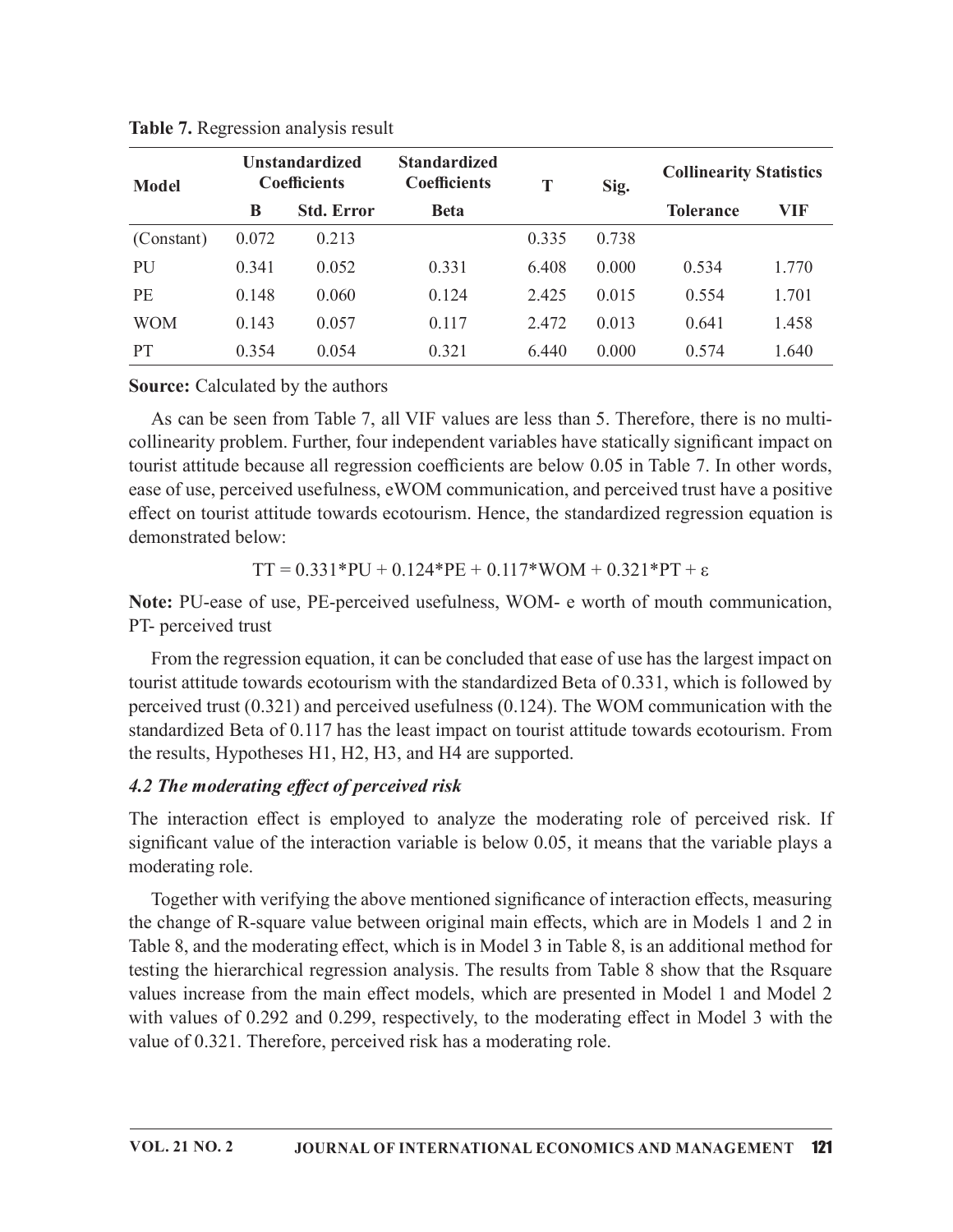|                |                    |                |                                                                                                    |                    |                          | <b>Change statistics</b> |       |         |                     |                          |
|----------------|--------------------|----------------|----------------------------------------------------------------------------------------------------|--------------------|--------------------------|--------------------------|-------|---------|---------------------|--------------------------|
| <b>Model</b>   | $\bf R$            | $\mathbb{R}^2$ | $\mathbb{R}^2$<br>adjusted                                                                         | S.E                | $\mathbb{R}^2$<br>Change | F<br>Change              |       | df1 df2 | Sig. F<br>Change    | Durbin-<br><b>Watson</b> |
|                | $0.541^{\rm a}$    | 0.292          | 0.283                                                                                              | 0.59133            | 0.292                    | 32.500                   | 3     | 236     | 0.000               |                          |
| $\overline{2}$ | 0.558 <sup>b</sup> | 0.311          | 0.299                                                                                              | 0.58472            | 0.019                    | 6.372                    |       | 235     | 0.012               |                          |
| $\mathfrak{Z}$ | 0.584c             | 0.341          | 0.321                                                                                              | 0.57551            | 0.030                    | 3.526                    | 3     | 232     | 0.016               | 1.525                    |
|                |                    |                | Source: Calculated by the authors                                                                  |                    |                          |                          |       |         |                     |                          |
|                |                    |                | Table 9 shows that the coefficients of the interaction term between perceived risk and             |                    |                          |                          |       |         |                     |                          |
|                |                    |                | eWOM communication is significant and negative, indicating the significance of the interaction     |                    |                          |                          |       |         |                     |                          |
|                |                    |                | effect of these factors on tourist attitude. However, the coefficients of other interaction terms, |                    |                          |                          |       |         |                     |                          |
|                |                    |                | which include ease of use and tourist attitude, perceived trust and tourist attitude, perceived    |                    |                          |                          |       |         |                     |                          |
|                |                    |                | usefullness of tourist attitude, are not significant. Hence, Hypothesis H5c is accepted while      |                    |                          |                          |       |         |                     |                          |
|                |                    |                | Hypotheses H5a, H5b, and H5d are not supported. The final model is given in Figure 2.              |                    |                          |                          |       |         |                     |                          |
|                |                    |                |                                                                                                    |                    |                          |                          |       |         |                     |                          |
|                |                    |                | Table 9. The regression analysis of moderating effect                                              |                    |                          |                          |       |         |                     |                          |
|                |                    | Unstandardize  |                                                                                                    | <b>Standardize</b> |                          |                          |       |         | <b>Collinearity</b> |                          |
| <b>Model</b>   |                    | $\bf{B}$       | <b>Std. Error</b>                                                                                  | <b>Beta</b>        |                          | <b>T-Student</b>         | Sig.  |         | <b>Tolerance</b>    | <b>VIF</b>               |
| -1             |                    | 1.444          | 0.247                                                                                              |                    |                          | 5.835                    | 0.000 |         |                     |                          |
| PE             |                    | 0.271          | 0.059                                                                                              | 0.283              |                          | 4.510                    | 0.000 |         | 0.867               | 1.154                    |

| <b>Table 8.</b> The model analysis of moderating effect |
|---------------------------------------------------------|
|---------------------------------------------------------|

| <b>Model</b>   | $\mathbf R$          | $\mathbb{R}^2$ | п<br>adjusted                            | S.E                                                                                                                                                                                                                                                                                                                                                                                               | $\mathbb{R}^2$<br>Change | F<br>Change      | df1   | df2 | Sig. F<br>Change    | Landin-<br>Watson |
|----------------|----------------------|----------------|------------------------------------------|---------------------------------------------------------------------------------------------------------------------------------------------------------------------------------------------------------------------------------------------------------------------------------------------------------------------------------------------------------------------------------------------------|--------------------------|------------------|-------|-----|---------------------|-------------------|
| -1             | $0.541$ <sup>a</sup> | 0.292          | 0.283                                    | 0.59133                                                                                                                                                                                                                                                                                                                                                                                           | 0.292                    | 32.500           | 3     | 236 | 0.000               |                   |
| 2              | 0.558 <sup>b</sup>   | 0.311          | 0.299                                    | 0.58472                                                                                                                                                                                                                                                                                                                                                                                           | 0.019                    | 6.372            |       | 235 | 0.012               |                   |
| 3              | 0.584c               | 0.341          | 0.321                                    | 0.57551                                                                                                                                                                                                                                                                                                                                                                                           | 0.030                    | 3.526            | 3     | 232 | 0.016               | 1.525             |
|                |                      |                | <b>Source:</b> Calculated by the authors |                                                                                                                                                                                                                                                                                                                                                                                                   |                          |                  |       |     |                     |                   |
|                |                      |                |                                          | Table 9 shows that the coefficients of the interaction term between perceived risk and<br>eWOM communication is significant and negative, indicating the significance of the interaction<br>effect of these factors on tourist attitude. However, the coefficients of other interaction terms,<br>which include ease of use and tourist attitude, perceived trust and tourist attitude, perceived |                          |                  |       |     |                     |                   |
|                |                      |                |                                          | usefullness of tourist attitude, are not significant. Hence, Hypothesis H5c is accepted while<br>Hypotheses H5a, H5b, and H5d are not supported. The final model is given in Figure 2.                                                                                                                                                                                                            |                          |                  |       |     |                     |                   |
|                |                      |                |                                          | Table 9. The regression analysis of moderating effect                                                                                                                                                                                                                                                                                                                                             |                          |                  |       |     |                     |                   |
| <b>Model</b>   |                      |                | Unstandardize                            | <b>Standardize</b>                                                                                                                                                                                                                                                                                                                                                                                |                          | <b>T-Student</b> | Sig.  |     | <b>Collinearity</b> |                   |
|                |                      | B              | <b>Std. Error</b>                        | <b>Beta</b>                                                                                                                                                                                                                                                                                                                                                                                       |                          |                  |       |     | <b>Tolerance</b>    | <b>VIF</b>        |
| $\overline{1}$ |                      | 1.444          | 0.247                                    |                                                                                                                                                                                                                                                                                                                                                                                                   |                          | 5.835            | 0.000 |     |                     |                   |
| PE             |                      | 0.271          | 0.059                                    | 0.283                                                                                                                                                                                                                                                                                                                                                                                             |                          | 4.510            | 0.000 |     | 0.867               | 1.154             |
| PU             |                      | 0.261          | 0.056                                    | 0.278                                                                                                                                                                                                                                                                                                                                                                                             |                          | 4.694            | 0.000 |     | 0.853               | 1.172             |
| <b>WOM</b>     |                      | 0.202          | 0.043                                    | 0.283                                                                                                                                                                                                                                                                                                                                                                                             |                          | 4.723            | 0.000 |     | 0.835               | 1.198             |
| <b>PT</b>      |                      | 0.159          | 0.050                                    | 0.179                                                                                                                                                                                                                                                                                                                                                                                             |                          | 3.153            | 0.002 |     | 0.926               | 1.080             |
| 2              |                      | 1.717          | 0.267                                    |                                                                                                                                                                                                                                                                                                                                                                                                   |                          | 6.418            | 0.000 |     |                     |                   |
| PE             |                      | 0.278          | 0.061                                    | 0.293                                                                                                                                                                                                                                                                                                                                                                                             |                          | 4.609            | 0.000 |     | 0.867               | 1.152             |
| PU             |                      | 0.264          | 0.055                                    | 0.281                                                                                                                                                                                                                                                                                                                                                                                             |                          | 4.801            | 0.000 |     | 0.853               | 1.172             |
| <b>WOM</b>     |                      | 0.214          | 0.043                                    | 0.299                                                                                                                                                                                                                                                                                                                                                                                             |                          | 5.011            | 0.000 |     | 0.826               | 1.211             |
| PT             |                      | 0.144          | 0.050                                    | 0.163                                                                                                                                                                                                                                                                                                                                                                                             |                          | 2.871            | 0.004 |     | 0.913               | 1.095             |
| <b>PR</b>      |                      | $-0.095$       | 0.037                                    | $-0.138$                                                                                                                                                                                                                                                                                                                                                                                          |                          | $-2.524$         | 0.012 |     | 0.978               | 1.022             |
| $\mathfrak{Z}$ |                      | 1.796          | 0.268                                    |                                                                                                                                                                                                                                                                                                                                                                                                   |                          | 6.698            | 0.000 |     |                     |                   |
| PE             |                      | 0.277          | 0.060                                    | 0.291                                                                                                                                                                                                                                                                                                                                                                                             |                          | 4.588            | 0.000 |     | 0.855               | 1.169             |
| PU             |                      | 0.262          | 0.055                                    | 0.280                                                                                                                                                                                                                                                                                                                                                                                             |                          | 4.760            | 0.000 |     | 0.823               | 1.215             |
| <b>WOM</b>     |                      | 0.225          | 0.042                                    | 0.315                                                                                                                                                                                                                                                                                                                                                                                             |                          | 5.324            | 0.000 |     | 0.813               | 1.230             |
| PT             |                      | 0.133          | 0.050                                    | 0.150                                                                                                                                                                                                                                                                                                                                                                                             |                          | 2.678            | 0.008 |     | 0.904               | 1.106             |
| PR             |                      | $-0.124$       | 0.038                                    | $-0.181$                                                                                                                                                                                                                                                                                                                                                                                          |                          | 3.255            | 0.001 |     | 0.918               | 1.089             |
|                | PRxPE -0.029         |                | 0.047                                    | $-0.017$                                                                                                                                                                                                                                                                                                                                                                                          |                          | 0.978            | 0.971 |     | 0.607               | 1.354             |
|                |                      |                |                                          |                                                                                                                                                                                                                                                                                                                                                                                                   |                          |                  |       |     |                     |                   |
|                |                      |                | <b>Source:</b> Calculated by the authors |                                                                                                                                                                                                                                                                                                                                                                                                   |                          |                  |       |     |                     |                   |
|                |                      |                |                                          |                                                                                                                                                                                                                                                                                                                                                                                                   |                          |                  |       |     |                     |                   |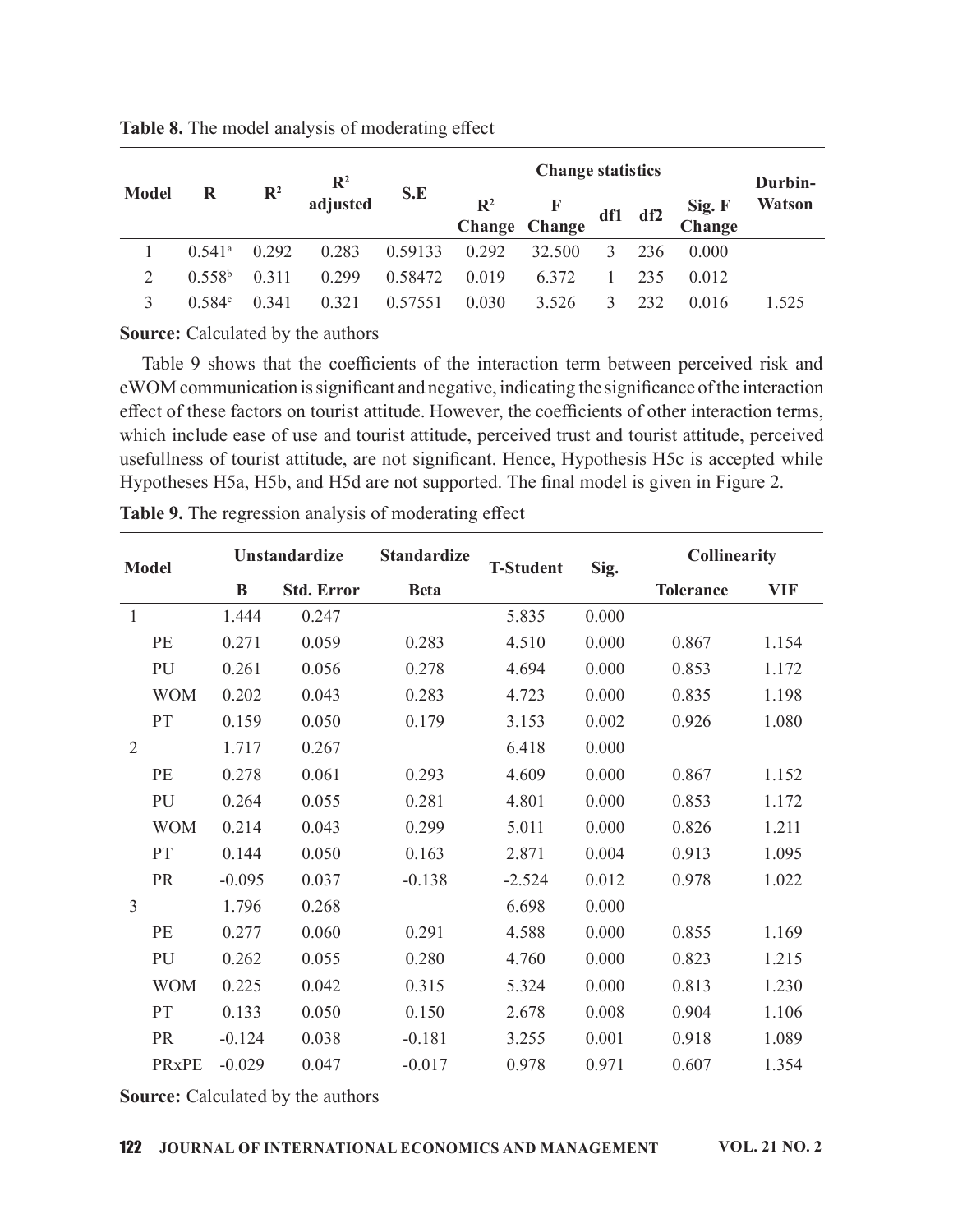

Figure 2. The final model

Source: Proposed by the authors

### 5. Discussion

The findings from this study show that there is a positive relationship between social network and tourist attitude. In addition, perceived usefulness and perceived ease of use have a significant effect on tourist attitude towards ecotourism. These results are in line with the works of Kim et al. (2010), and Kwon and Wen (2010), which consider social networks the key to share content among users. Similarly, Di Pietro *et al.* (2012) confirm the link between a social network and tourist attitude towards tourism. Thus, the use of social networks has some impact on tourist attitudes when they engage in ecotourism.

This study also reveals positive influence of perceived trust on tourist attitudes. This finding implies that social network provides a new source of entertainment and interactive tools, which may attract tourists to engage in ecotourism. This result is in line with the study of Kim et al. (2010), Kim and Han (2011), and Liao and Tsou (2009). The results show that WOM communication on social networks has a positive effect on tourist attitudes towards ecotourism. This finding is similar to the research on general tourism (Cheung *et al.*, 2011, Di Pietro et al., 2012).

The results of the hierarchical regression analysis indicate that perceived risk has a negative moderating effect on the relationship between eWOM and tourist attitude, which is in line with the research results of Chen *et al.* (2013) and Di Pietro *et al.* (2011). Chen *et al.*  $(2013)$  argue that eWOM is an effective communication channel for ecotourism providers if they solve problems resulted from the social network. Further, Karamustafa and Erbas (2011) show that perceived risk has strong negative impact on tourist decision.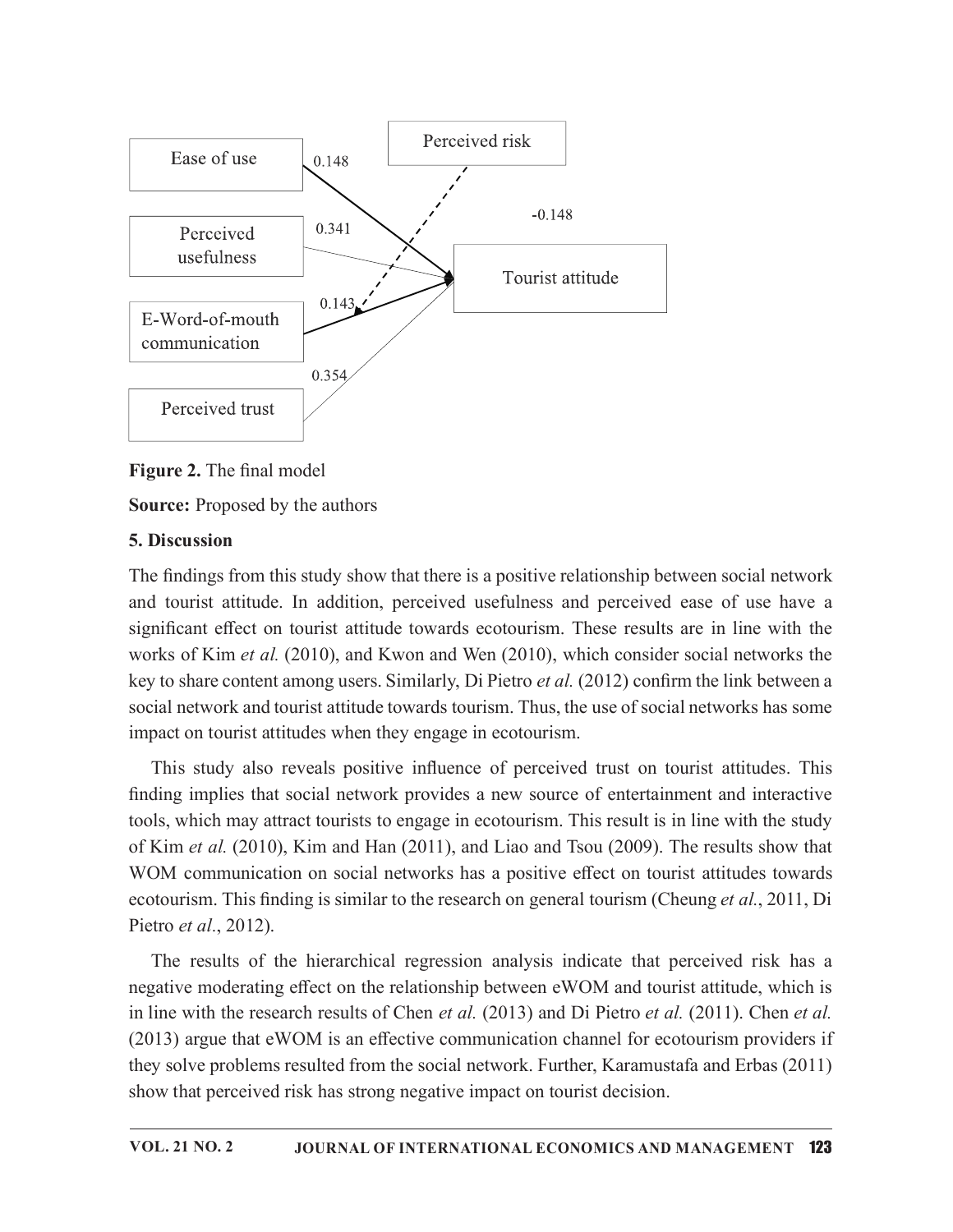Hence, social network creates a new place, which provides tourist information from other tourists' experiences and helps them to plan for their journey to ecological destinations by comparing the choice with other users' suggestion.

#### 6. Conclusion

This study provides some important theoretical contributions. In particular, the current study makes an important theoretical contribution to the understanding concerning the use of social network for tourism destinations and marketing purposes, by modeling the main influencing Hence, social network creates a new place, which provides tourist information from other tourists' experiences and helps them to plan for their journey to ecological destinations by comparing the choice with other users' s role of ease of use and eWOM communication on tourist attitude. As a consequence, these results might be considered one of the emerging attempts to investigate empirically tourist' acceptance of computer-mediated communication in social networks as informative sources. Further, this study highlights the negative moderating influence of perceived risk in reducing the positive impact of social networks on tourist attitudes.

This study also makes contribution with practical implications. It is suggested that ecotourism providers should have marketing strategies on social networks. For example, they develop the image of the destination, monitor their tourism services, and develop a brand in their virtual channel on Youtube, Facebook, or Pinterest. They also can allocate their marketing strategy and financial resources to different social networks to get the highest effectiveness. Besides, ecotourism providers should offer tourists incentives or discount for encouraging them to post reviews, videos, and photos. Another managerial implication of these findings is that ecotourism providers should share updated and complete information on eco-destination and become more involved in interactive communication with tourists that are interested in obtaining additional information about ecological sites. The trust in the image and information of eco-destination might increase its attractivity and confer it an outstanding competitive advantage. Ecotourism providers should pay attention to reducing risks on the social network to create the users' trust and improve the networks' usefulness.

Although this study helps to fill a gap in the literature, limitations remain. A limitation emerges from the data analysis method. In this study, interactive items are examined to test the moderating effect of perceived risk through multivariate regression analysis. Future research should consider other estimation method. Moreover, this study has limitation by the adopted data collection method. The study is based on a cross-sectional dataset that limits the work with respect to causal inference. In addition, our research is limited to the context of Vietnamese travellers. The findings may not be generalisable for other travellers from other emerging economies. We, therefore, encourage additional studies using data collected in countries other than Vietnam.

Acknowledgment: This research is sponsored by Foreign Trade University under the Research Program number FTURP02-2020-12.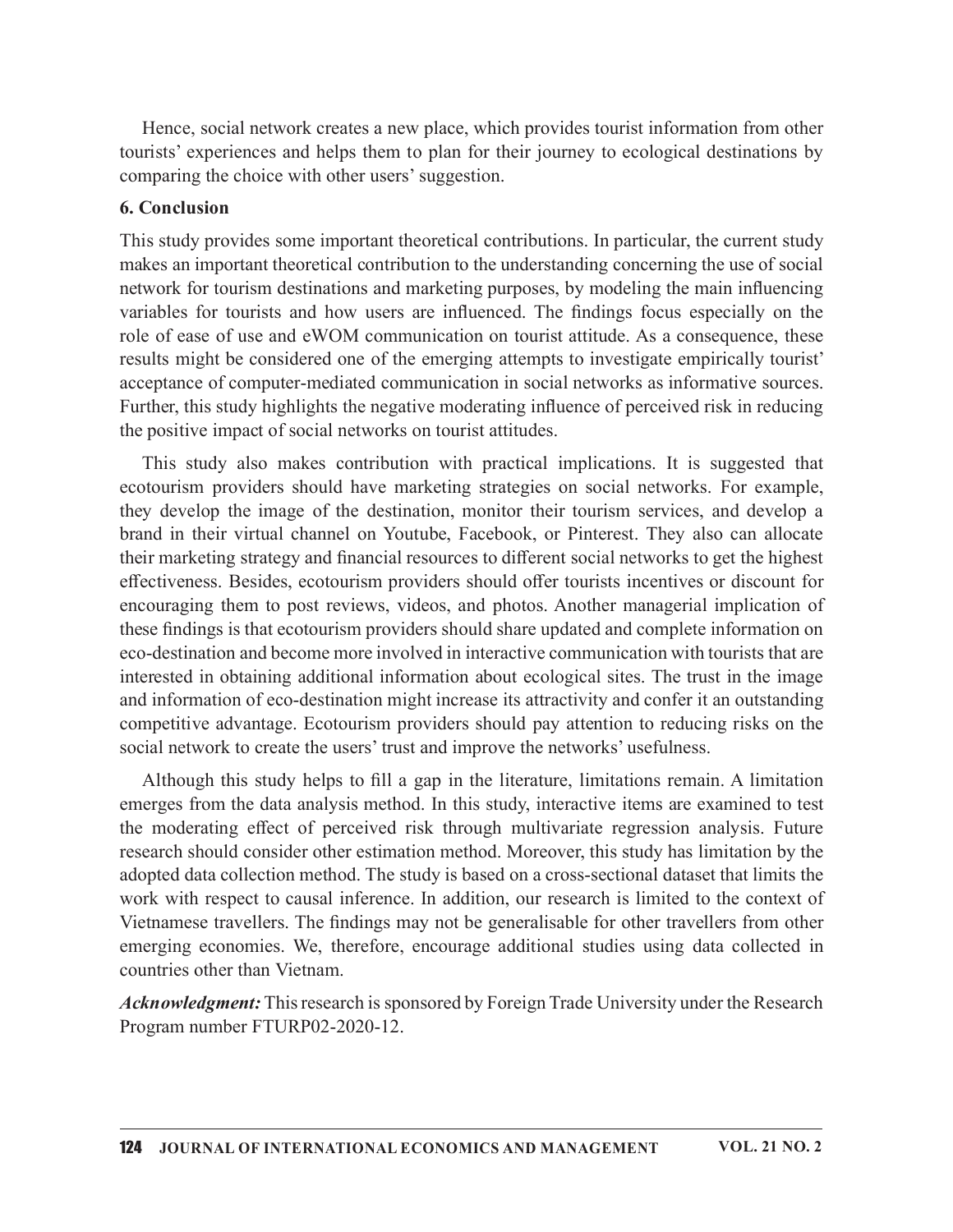#### References

- Agarwal, R. and Prasad, J. (1998), "A conceptual and operational definition of personal innovativeness in the domain of information technology", *Information Systems Research*, Vol. 9 No. 2, pp. 204 - 215.
- Al-Somali, S.A., Gholami, R. and Clegg, B. (2009), "An investigation into the acceptance of online banking in Saudi Arabia", Technovation, Vol. 29 No. 2, pp. 130 - 141.
- Arndt, J. (1967), "Role of product-related conversations in the diffusion of a new product", *Journal of* Marketing Research, Vol. 4 No. 3, pp. 291 - 295.
- Bamoriya, D. and Singh, P. (2012), "Mobile banking in India: Barriers in adoption and service preferences", Journal of Management, Vol. 5 No. 1, pp. 1 - 7.
- Bauer, R.A. (1960), "Consumer behavior as risk-taking", in *Proceedings of the*  $43<sup>rd</sup>$  *National* Conference of the American Marketing Association, June 15-17, Chicago, Illinois, 1960.
- Bjork, P. (2000), "Ecotourism from a conceptual perspective, an extended definition of a unique tourism form", International Journal of Tourism Research, Vol. 2 No. 3, pp. 189 - 202.
- Bourgonjon, J., Valcke, M., Soetaert, R. and Schellens, T. (2010), "Students' perceptions about the use of video games in the classroom", Computers & Education, Vol. 54, pp. 1145 - 1156.
- Buhalis, D. and Law, R. (2008), "Progress in information technology and tourism management: 20 years on and 10 years after the Internet - The state of eTourism research", *Tourism Management*, Vol. 29 No. 4, pp. 609 - 623.
- Chen, Y.,Wang, Q. and Xie,J.(2011), "Online social interactions: a natural experiment on word of mouth versus observational learning", Journal of Marketing Research, Vol. 8 No. 2, pp. 238 - 254.
- Cheng, T., Wu, H.C. and Huang, L.  $(2013)$ , "The influence of place attachment on the relationship between destination attractiveness and environmentally responsible behavior for island tourism in Penghu, Taiwan", Journal of Sustainable Tourism, Vol. 21 No. 8, pp. 1166 - 1187.
- Cheung, C.M., Chiu, P.Y. and Lee, M.K. (2011), "Online social networks: why do students use Facebook?", Computers in Human Behavior, Vol. 27 No. 4, pp. 1337 - 1343.
- Chevalier, J.A. and Mayzlin, D. (2006), "The effect of word of mouth on sales: online book reviews", Journal of Marketing Research, Vol. 43 No. 3, pp. 345 - 354.
- Cronbach, L.J. and Shavelson, R.J. (2004), "My current thoughts on coefficient alpha and successor procedures", Educational and Psychological Measurement, Vol. 64 No. 3, pp. 391 - 418.
- Chu, R. (2001), "What online Hong Kong travelers look for on airline/travel websites?", International Journal of Hospitality Management, Vol. 20 No. 1, pp. 95 - 100.
- Chung, J.E., Park, N., Wang, H., Fulk, J. and McLaughlin, M. (2010), "Age differences in perceptions of online community participation among non-users: an extension of the technology acceptance model", Computers in Human Behavior, Vol. 26, pp. 1674 - 1684.
- Cochran, W.G. (1977), Sampling techniques, (3<sup>rd</sup> ed.), New York, NY: Wiley.
- Davis, F.D. (1989), "Perceived usefulness, perceived ease of use, and user acceptance of information technology", MIS Quarterly, Vol. 13 No. 3, pp. 319 - 340.
- Dawson, R. (2007), "Future of Media Report 2007", Report of the Future Exploration Network, Available at www.rossdawsonblog.com/Future of Media Report2007.pdf (Accessed 13 March 2020).
- De Bruyn, A. and Lilien, G.L. (2008), "A multi-stage model of word-of-mouth influence through viral marketing", International Journal of Research in Marketing, Vol. 25 No. 3, pp. 151 - 163.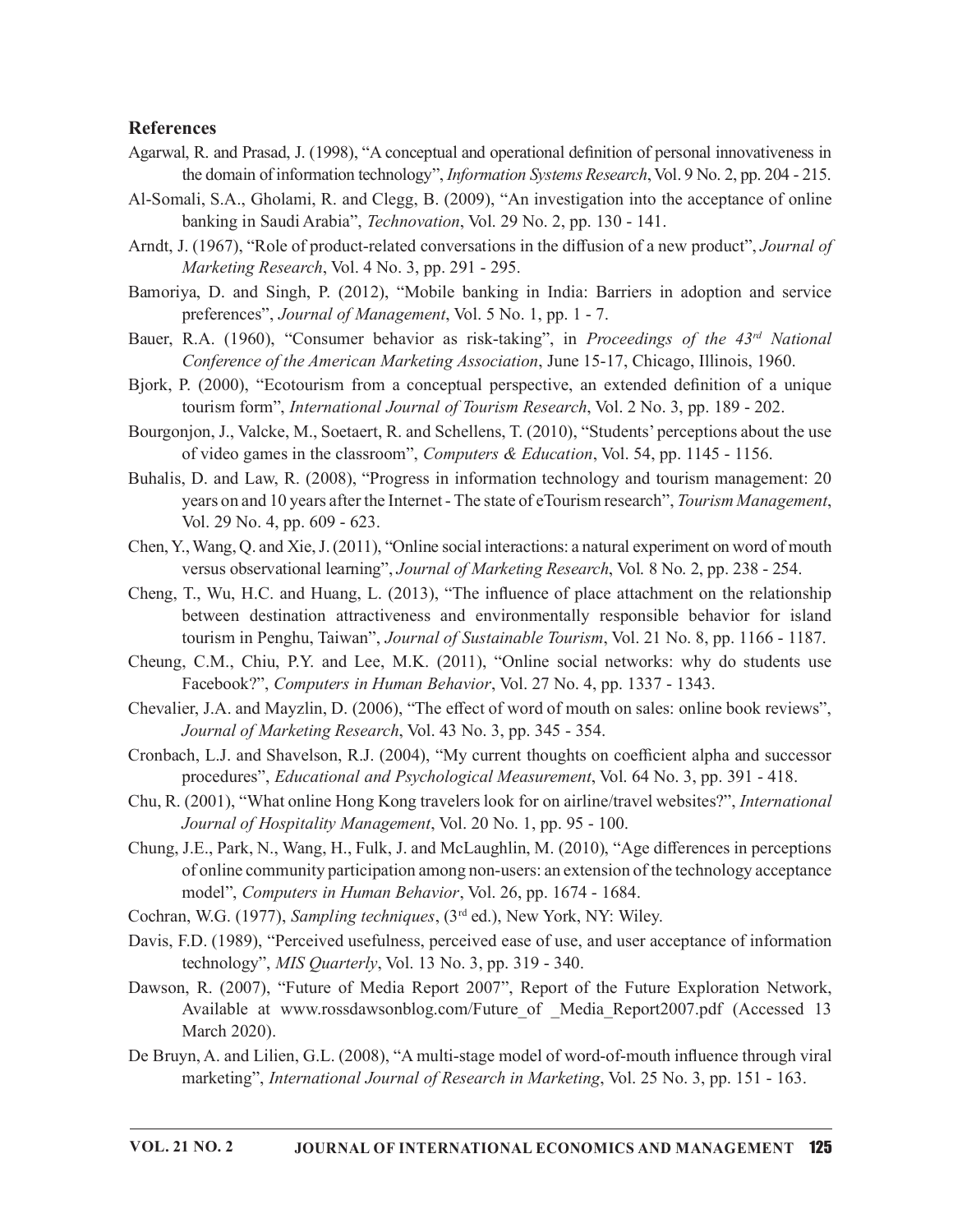- Dellarocas, C. (2003), "The digitization of word of mouth, promise and challenges of online feedback mechanisms", Management Science, Vol. 49 No. 10, pp. 1407 - 1424.
- Di Pietro, L., Di Virgilio, F. and Pantano, E. (2012), "Social network for the choice of tourist destination: attitude and behavioral intention", Journal of Hospitality and Tourism Technology, Vol. 3 No. 1, pp. 60 - 75.
- Doong, H.S., Wang, H.C. and Foxall, G.R. (2011), "An investigation of consumers' web store shopping: a view of click-and-mortar company", International Journal of Information Management, Vol. 31 No. 3, pp. 210 - 216.
- Dunlap, R.E. and Van Liere, K. (1978), "The New Environmental Paradigm: a proposed measuring instrument and preliminary results", Journal of Environmental Education, Vol. 9, pp. 10 - 19.
- Fan, Y.W. and Miao, Y.F. (2012), "Effect of electronic word-of-mouth on consumer purchase intention: the perspective of gender differences", International Journal of Electronic Business Management, Vol. 10 No. 3, pp. 175 - 190.
- Fishbein, M. and Ajzen, I. (1975), Belief, attitude, intention and behavior: an introduction to theory and research, Addison Wesley, Reading, MA.
- Gangwar, R.K., Dhumale, V.A., Gosavi, S.W., Sharma, R.B. and Datar, S.S. (2013), "Catalytic activity of allamanda mediated photosynthesized anisotropic gold nanoparticles", Advances in Natural Sciences: Nanoscience and Nanotechnology, Vol. 4 No. 4, pp. 45 - 55.
- Gretzel, U. and Yoo, K.H. (2008), "Use and impact of online travel reviews", Information and Communication Technologies in Tourism 2008, Vol. 4 No. 3, pp. 35 - 46.
- Jeong, E. and Jang, S.S. (2011), "Restaurant experiences triggering positive electronic word-of-mouth (eWOM) motivations", International Journal of Hospitality Management, Vol. 30 No. 2, pp. 356 - 366.
- Karamustafa, K. and Erbaş, E. (2011), "Satın alma kararsürecinde algılanan risk: paket turlara yönelik bir araştırma", Tüketici ve Tüketim Araştırmaları Dergisi, Vol. 3 No. 1, pp. 103 - 144.
- Kasavana, M.L., Nusair, K. and Teodosic, K. (2010), "Online social networking: redefining the human web", Journal of Hospitality and Tourism Technology, Vol. 1 No. 1, pp. 68 - 82.
- Kim, B. and Han, I. (2011), "The role of utilitarian and hedonic values and their antecedents in a mobile data service environment", *Expert Systems with Applications*, Vol. 38 No. 3, pp. 2311 - 2318.
- Kim, W., Jeong, O.R. and Lee, S.W. (2010), "On social Web sites", Information Systems, Vol. 35 No. 2, pp. 215 - 236.
- Kwon, O. and Wen, Y. (2010), "An empirical study of the factors affecting social network service use", Computers in Human Behavior, Vol. 26 No. 2, pp. 254 - 263.
- Lee, Y.N (2021), "This is Asia's top-performing economy in the Covid pandemic it's not China", Available at https://www.cnbc.com/2021/01/28/vietnam-is-asias-top-performing-economyin-2020-amid-covid-pandemic.html (Accessed 10 May, 2021).
- Lee, W.H. and Moscardo, G. (2005), "Understanding the impact of ecotourism resort experiences on tourists' environmental attitudes and behavioral intentions", Journal of Sustainable Tourism, Vol. 13 No. 6, pp. 546 - 565.
- Liao, C.H. and Tsou, C.W. (2009), "User acceptance of computer-mediated communication: the SkypeOut case", Expert Systems with Applications, Vol. 36 No. 3, pp. 4595 - 4603.
- Lippa, R.A. (1990), Introduction to social psychology, Wadsworth, CA.